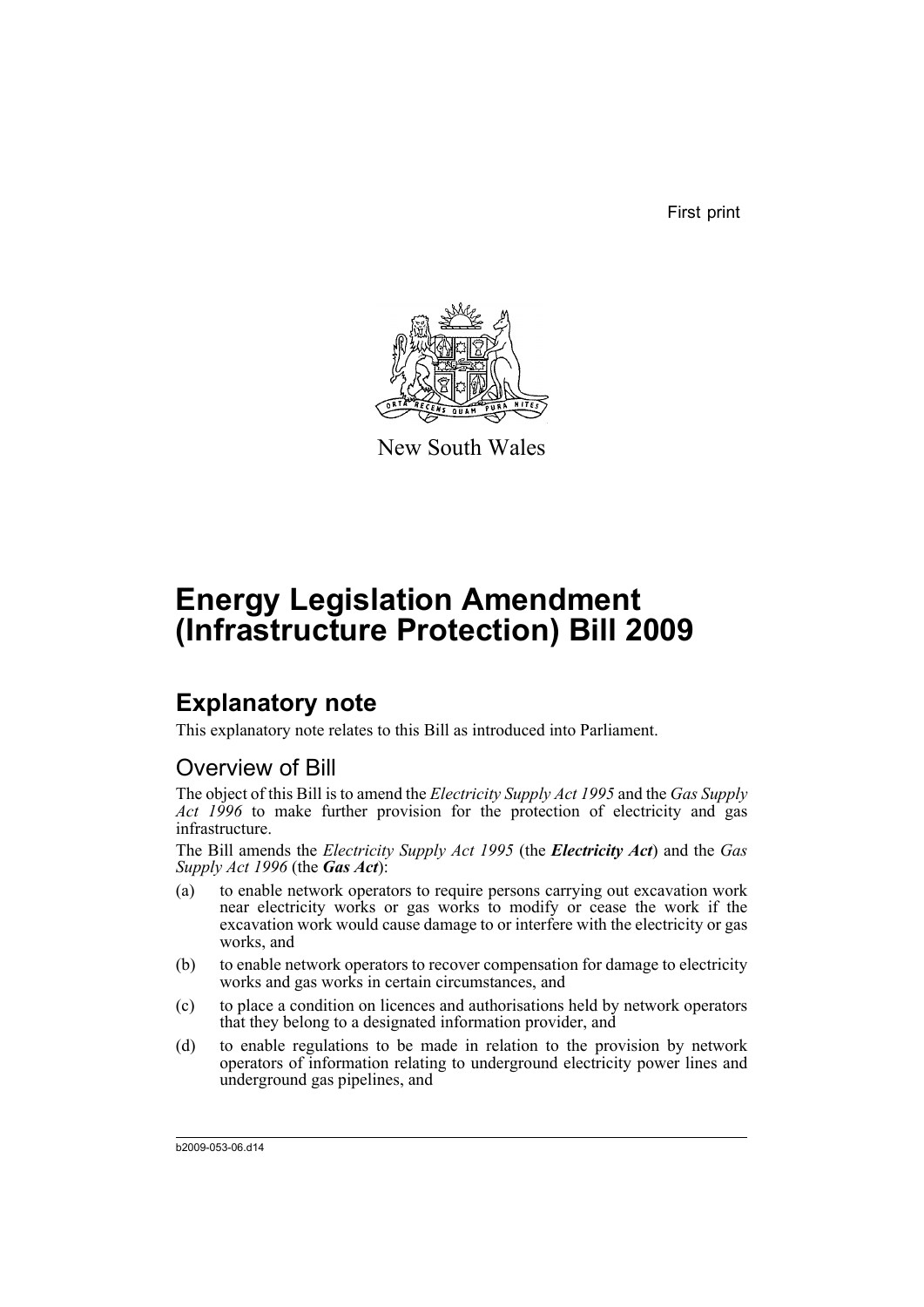Explanatory note

- (e) to make it an offence for a person to carry out certain excavation work without first contacting a designated information provider to obtain information as to the location and type of underground electricity power lines or underground gas pipelines in the vicinity of the proposed work, and
- (f) to make it an offence for a person to carry out certain excavation work in contravention of the requirements of the regulations in relation to the carrying out of the excavation work, and
- (g) to make it an offence for a person to fail to notify a network operator after becoming aware that the person's actions have caused damage to the operator's underground electricity power lines or underground gas pipelines, and
- (h) to increase the penalties for the offence of unauthorised interference with electricity works or gas works.

The Bill also makes consequential amendments to the *Criminal Procedure Act 1986*.

## Outline of provisions

**Clause 1** sets out the name (also called the short title) of the proposed Act.

**Clause 2** provides for the commencement of the proposed Act on a day or days to be proclaimed.

## **Schedule 1 Amendment of Electricity Supply Act 1995 No 94**

**Schedule 1 [1]** inserts proposed section 49A into the Electricity Act to enable a network operator to require a person who is carrying out or proposing to carry out excavation work in, on or near the operator's electricity works to modify the excavation work or not carry it out. The section will only apply in circumstances where the network operator has reasonable cause to believe that the excavation work could damage or interfere with the electricity works or make them a bush fire hazard or a risk to public safety. If the network operator has made such a requirement, the operator may recover the costs in relation to the destruction of, damage to or interference with the electricity works caused by the carrying out of the excavation work. The proposed section also enables a network operator to seek an injunction to prevent the carrying out of the excavation work. Existing section 49 of the Electricity Act contains similar provisions in relation to structures or things that are in, on or near electricity works.

**Schedule 1 [2]** amends section 54 of the Electricity Act which specifies the purposes for which an authorised officer of a network operator may enter premises. The proposed amendment extends those purposes to include the monitoring of excavation work in accordance with regulations under proposed section 63Z and exercising any function under section 49 or proposed section 49A.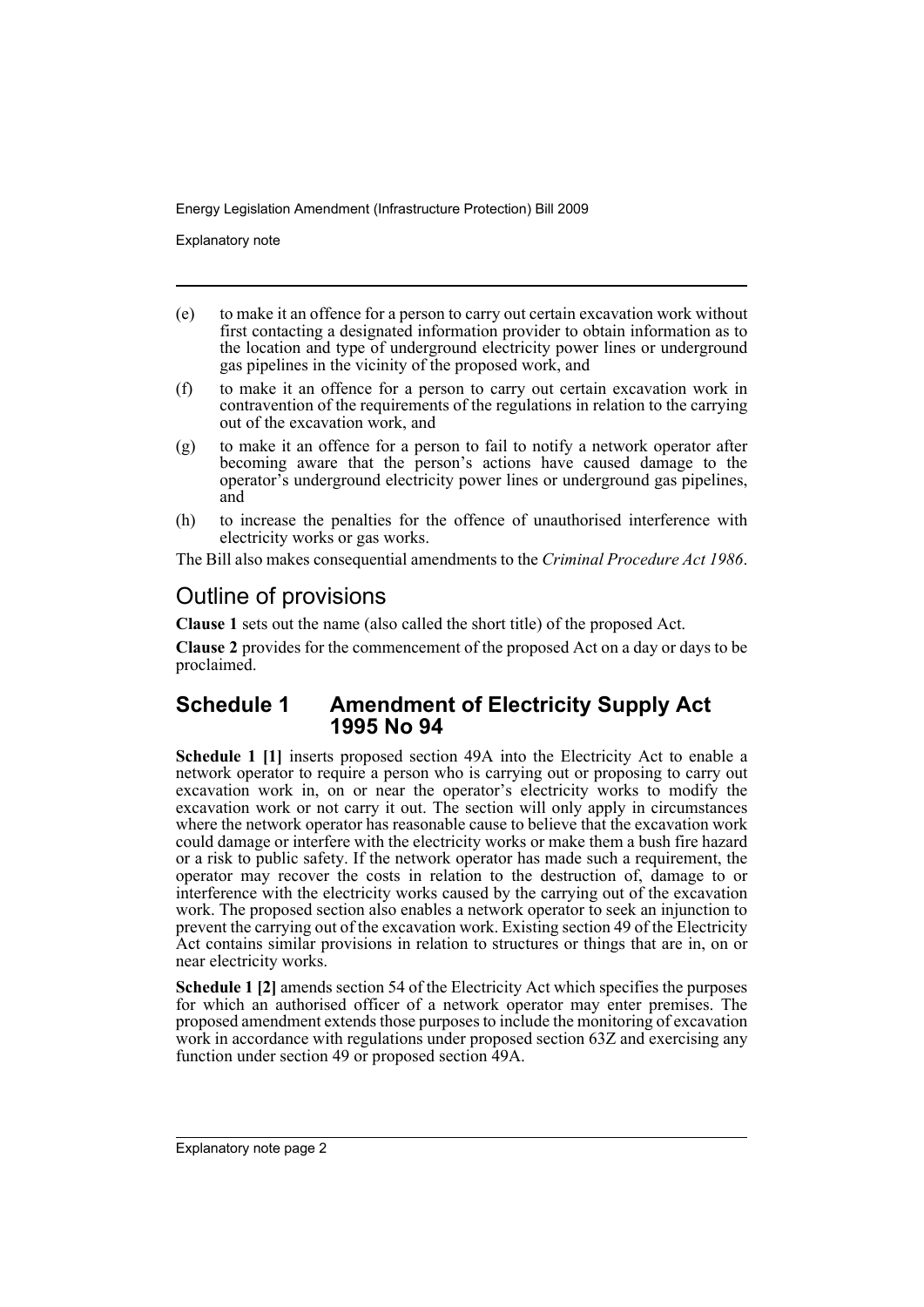Explanatory note

**Schedule 1 [3]** inserts proposed Part 5E into the Electricity Act. The proposed Part consists of the following sections:

**Proposed section 63X** defines a *designated information provider* for the purposes of the proposed Part. It means Dial Before You Dig NSW/ACT Incorporated or another person or body prescribed by the regulations.

**Proposed section 63Y** makes it a condition of a distribution network service provider's licence that the service provider be a member of the designated information provider and comply with the obligations imposed by that membership. The proposed section also enables regulations to be made as to the provision of information by network operators in relation to underground electricity power lines.

**Proposed section 63Z** makes it an offence for a person to commence to carry out excavation work to which the proposed section applies or authorise such work to be commenced unless the person has contacted the designated information provider to request information as to the location and type of any underground electricity power lines in the vicinity of the proposed work, has complied with reasonable procedures of the designated information provider to enable that information to be provided and has waited a reasonable period for the information to be provided. Regulations will be able to be made prescribing what constitutes reasonable procedures and a reasonable waiting period.

The proposed section also makes it an offence for a person carrying out excavation work to which the proposed section applies, or authorising it to be carried out, not to comply with the requirements of the regulations in relation to the carrying out of the work. Regulations will also be able to be made requiring notification of excavation work and enabling monitoring of excavation work by network operators.

The proposed section will apply to excavation work in an area, and of a kind, prescribed by the regulations.

**Proposed section 63ZA** makes it an offence for a person to fail to notify a network operator as soon as practicable after becoming aware that the person's actions or actions authorised by the person have damaged the network operator's underground electricity power lines.

**Proposed section 63ZB** enables a court to order a person who has been convicted of an offence against the proposed Part or existing section 65 to repay costs and expenses incurred by a network operator in relation to its electricity works as a result of the commission of the offence.

**Proposed section 63ZC** provides that the designated information provider, a network operator, their officers or employees and persons acting on their behalf, do not incur any civil monetary liability for acts or omissions in connection with requests for information under proposed section 63Z and the provision of information in compliance with regulations under proposed section 63Y unless the acts or omissions were done or made in bad faith or negligently. The civil monetary liability for negligent acts or omissions is not to exceed the prescribed maximum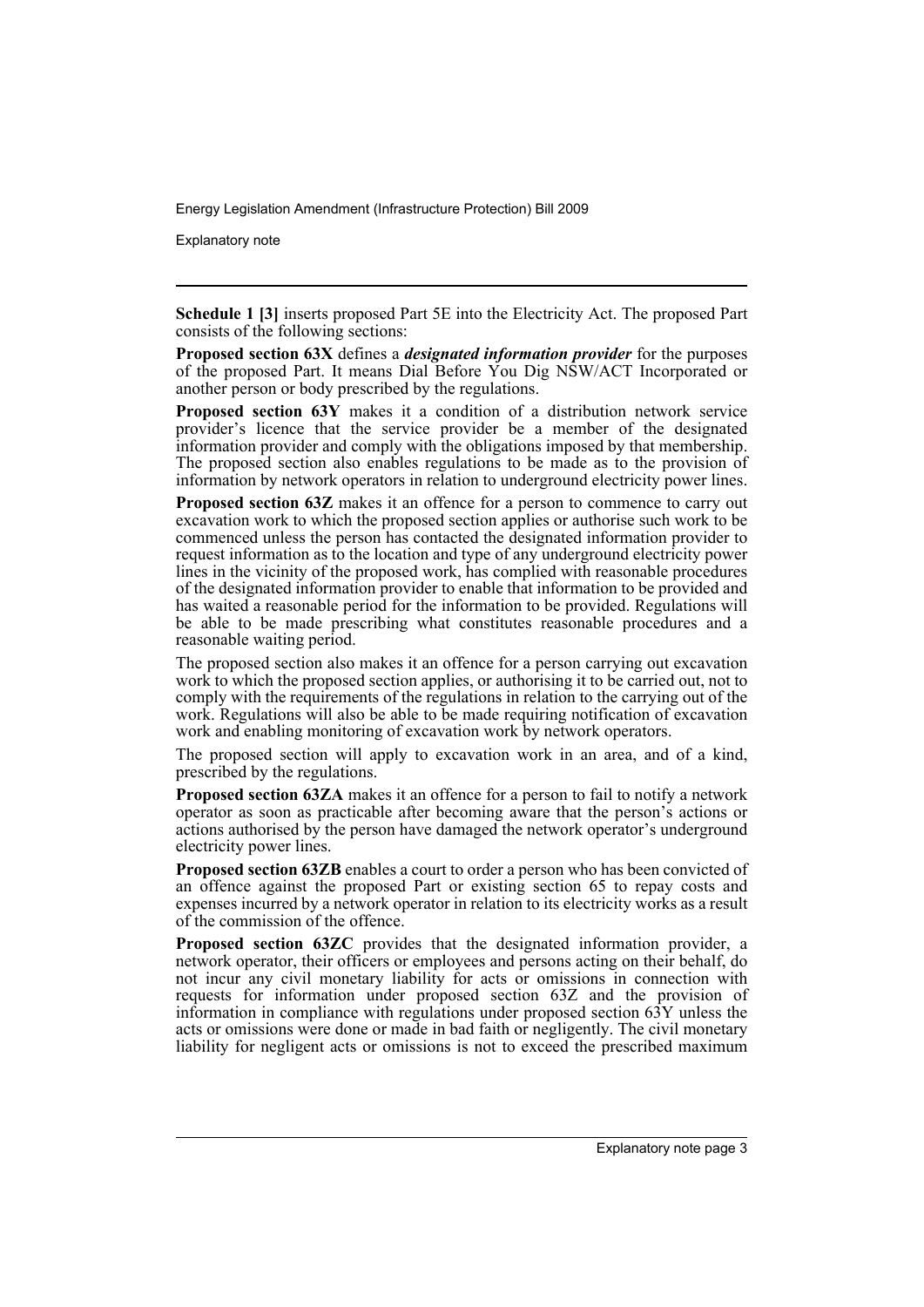Explanatory note

amount. A person to whom the proposed section applies may enter into an agreement with another person varying or excluding the operation of a provision of the proposed section.

**Schedule 1 [4]** amends section 65 of the Electricity Act to increase the maximum penalty for unauthorised interference with electricity works to 4,000 penalty units in the case of a corporation and 200 penalty units or imprisonment for 5 years (or both) in any other case.

**Schedule 1 [5]** amends section 65 of the Electricity Act to provide that the offence of unauthorised interference with electricity works if committed by an individual is an indictable offence which may be dealt with summarily in accordance with Chapter 5 of the *Criminal Procedure Act 1986*.

**Schedule 1 [6]** inserts proposed section 100A into the Electricity Act to exclude authorised officers appointed by a network operator from personal liability for the exercise in good faith of their functions under that Act. Any such liability will attach instead to the network operator.

**Schedule 1 [7]** amends section 106 of the Electricity Act to enable the regulations to provide for exemptions from the provisions of proposed sections 63Y and 63Z.

**Schedule 1 [8] and [9]** amend Schedule 6 to the Electricity Act to enable regulations to be made of a savings or transitional nature consequent on the enactment of the proposed Act and to include certain specific savings and transitional provisions.

### **Schedule 2 Amendment of Gas Supply Act 1996 No 38**

**Schedule 2 [1]** inserts proposed section 50A into the Gas Act to enable a network operator to require a person who is carrying out or proposing to carry out excavation work in, on or near the operator's gas works to modify the excavation work or not carry it out. The section will only apply in circumstances where the network operator has reasonable cause to believe that the excavation work could damage or interfere with the gas works or make them a risk to public safety. If the network operator has made such a requirement, the operator may recover the costs in relation to the destruction of, damage to or interference with the gas works caused by the carrying out of the excavation work. The proposed section also enables a network operator to seek an injunction to prevent the carrying out of the excavation work. Existing section 50 of the Gas Act contains similar provisions in relation to structures or things that are in, on or near gas works.

**Schedule 2 [2]** amends section 55 of the Gas Act which specifies the purposes for which an inspector of a network operator may enter premises. The proposed amendment extends those purposes to include the monitoring of excavation work in accordance with regulations under proposed section 64C and exercising any function under section 50 or proposed section 50A.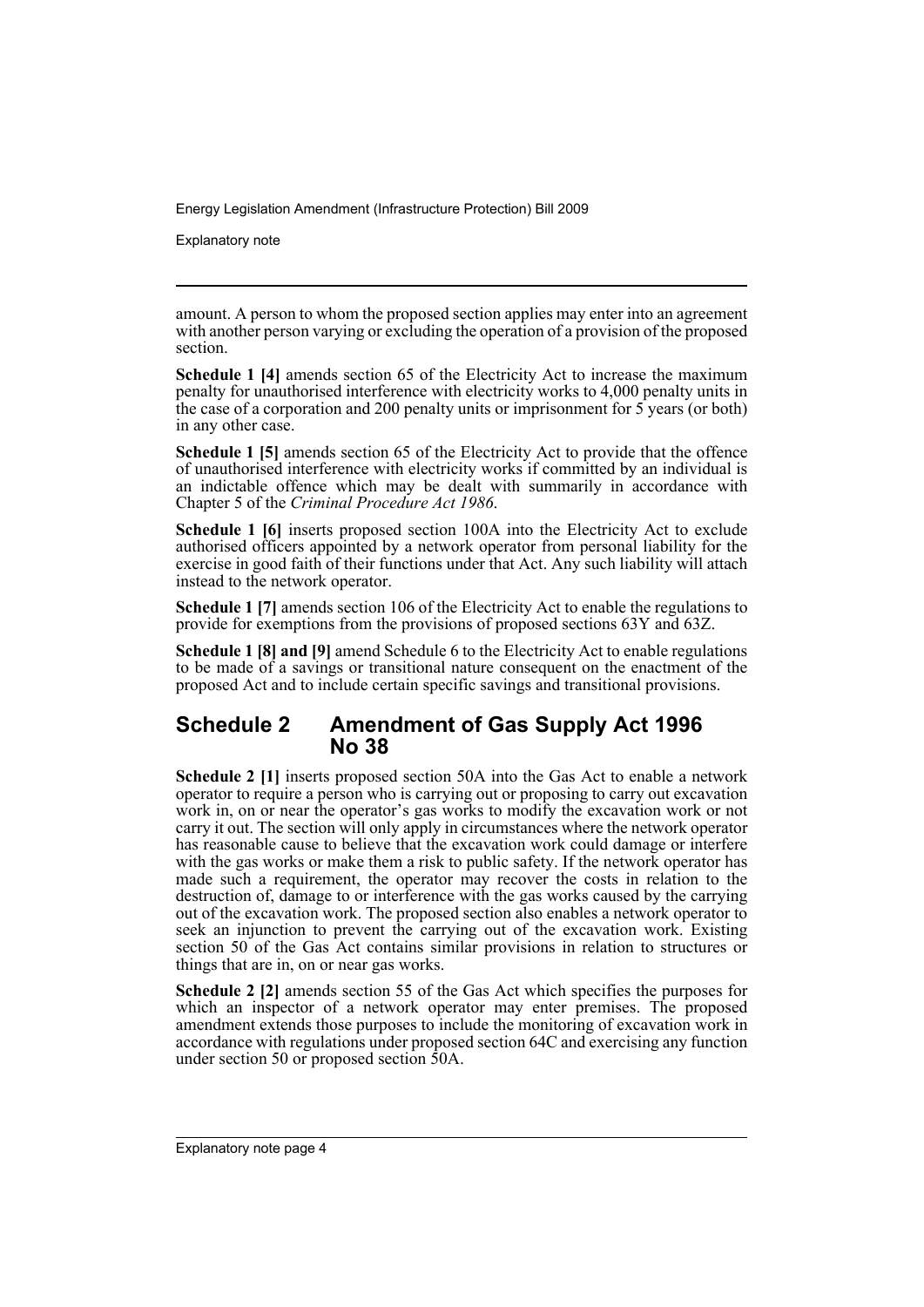Explanatory note

**Schedule 2 [3]** inserts proposed Part 4A into the Gas Act. The proposed Part consists of the following sections:

**Proposed section 64A** defines a *designated information provider* for the purposes of the proposed Part. It means Dial Before You Dig NSW/ACT Incorporated or another person or body prescribed by the regulations.

**Proposed section 64B** makes it a condition of a distributor's licence and a reticulator's authorisation that the distributor or reticulator be a member of the designated information provider and comply with the obligations imposed by that membership. The proposed section also enables regulations to be made as to the provision of information by network operators in relation to underground gas pipelines.

**Proposed section 64C** makes it an offence for a person to commence to carry out excavation work to which the proposed section applies or authorise such work to be commenced unless the person has contacted the designated information provider to request information as to the location and type of any underground gas pipelines in the vicinity of the proposed work, has complied with reasonable procedures of the designated information provider to enable that information to be provided and has waited a reasonable period for the information to be provided. Regulations will be able to be made prescribing what constitutes reasonable procedures and a reasonable waiting period.

The proposed section also makes it an offence for a person carrying out excavation work to which the proposed section applies, or authorising it to be carried out, not to comply with the requirements of the regulations in relation to the carrying out of the work. Regulations will also be able to be made requiring notification of excavation work and enabling monitoring of excavation work by network operators.

The proposed section will apply to excavation work in an area, and of a kind, prescribed by the regulations.

**Proposed section 64D** makes it an offence for a person to fail to notify a network operator as soon as practicable after becoming aware that the person's actions or actions authorised by the person have damaged the network operator's underground gas pipelines.

**Proposed section 64E** enables a court to order a person who has been convicted of an offence against the proposed Part or existing section 66 to repay costs and expenses incurred by a network operator in relation to its gas works as a result of the commission of the offence.

**Proposed section 64F** provides that the designated information provider, a network operator, their officers or employees and persons acting on their behalf, do not incur any civil monetary liability for acts or omissions in connection with requests for information under proposed section 64C and the provision of information in compliance with regulations under proposed section 64B unless the acts or omissions were done or made in bad faith or negligently. The civil monetary liability for negligent acts or omissions is not to exceed the prescribed maximum amount. A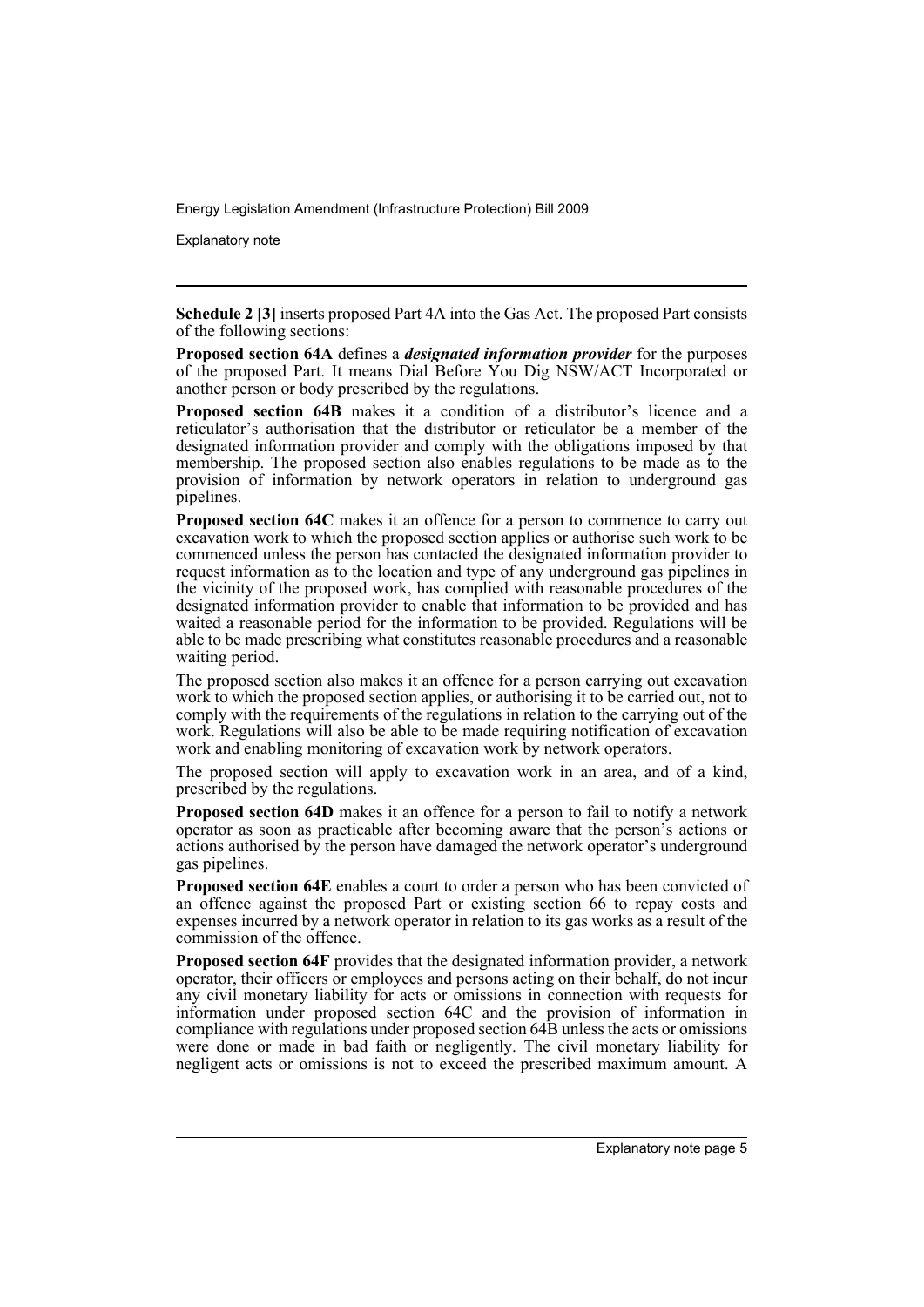Explanatory note

person to whom the proposed section applies may enter into an agreement with another person varying or excluding the operation of a provision of the proposed section.

**Schedule 2 [4]** amends section 66 of the Gas Act to increase the maximum penalty for unauthorised interference with gas works to 4,000 penalty units in the case of a corporation and 200 penalty units or imprisonment for  $\bar{5}$  years (or both) in any other case.

**Schedule 2 [5]** amends section 66 of the Gas Act to provide that the offence of unauthorised interference with gas works if committed by an individual is an indictable offence which may be dealt with summarily in accordance with Chapter 5 of the *Criminal Procedure Act 1986*.

**Schedule 2 [6]** inserts proposed section 79A into the Gas Act to exclude inspectors appointed by a network operator from personal liability for the exercise in good faith of their functions under that Act. Any such liability will attach instead to the network operator.

**Schedule 2 [7]** amends section 83 of the Gas Act to enable the regulations to provide for exemptions from the provisions of proposed sections 64B and 64C.

**Schedule 2 [8] and [9]** amend Schedule 2 to the Gas Act to enable regulations to be made of a savings or transitional nature consequent on the enactment of the proposed Act and to include certain specific savings and transitional provisions.

### **Schedule 3 Amendment of Criminal Procedure Act 1986 No 209**

**Schedule 3 [1]** amends section 268 of the *Criminal Procedure Act 1986* to provide the maximum penalties for offences under section 65 of the *Electricity Supply Act 1995* and section 66 of the *Gas Supply Act 1996* when dealt with summarily.

**Schedule 3 [2]** amends Table 2 in Schedule 1 to the *Criminal Procedure Act 1986* to include offences under section 65 of the *Electricity Supply Act 1995* and section 66 of the *Gas Supply Act 1996*. The effect of the amendment is that such an offence will be able to be dealt with summarily rather than on indictment unless the prosecutor elects otherwise.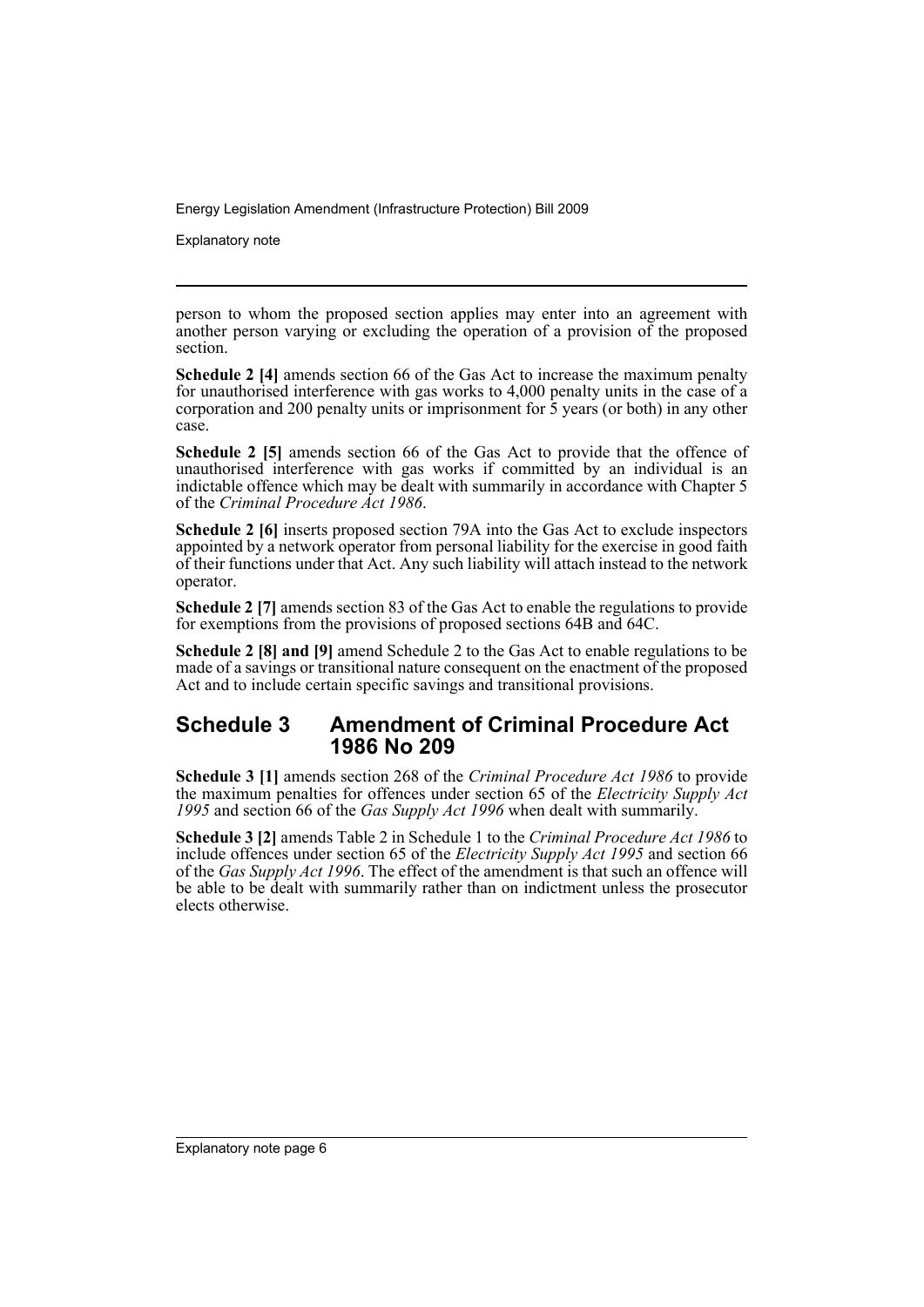First print



New South Wales

# **Energy Legislation Amendment (Infrastructure Protection) Bill 2009**

## **Contents**

|            |                                                           | Page |
|------------|-----------------------------------------------------------|------|
|            | Name of Act                                               |      |
| 2          | Commencement                                              |      |
|            | Schedule 1 Amendment of Electricity Supply Act 1995 No 94 | 3    |
| Schedule 2 | Amendment of Gas Supply Act 1996 No 38                    | 10.  |
| Schedule 3 | Amendment of Criminal Procedure Act 1986 No 209           | 17   |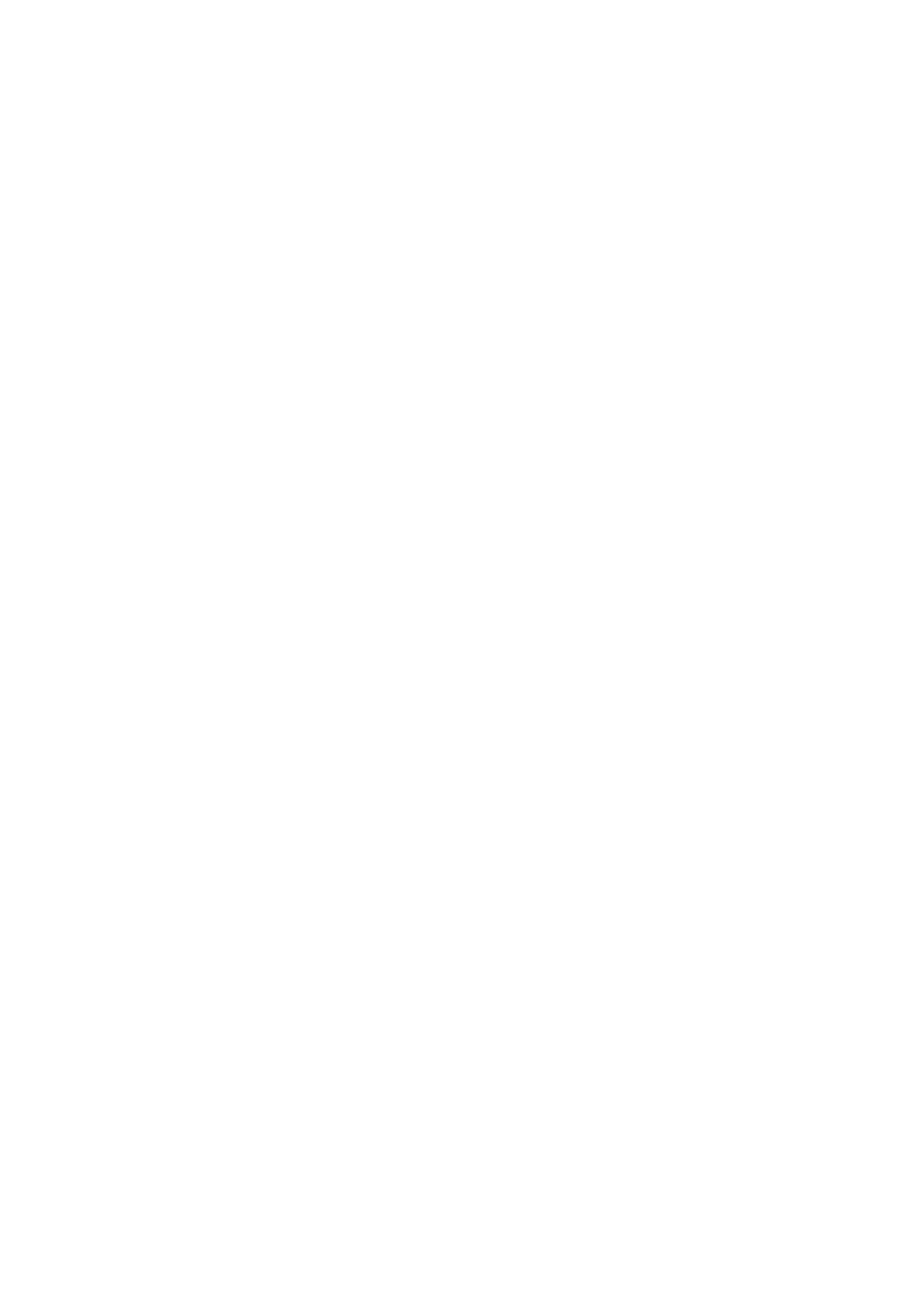

New South Wales

# **Energy Legislation Amendment (Infrastructure Protection) Bill 2009**

No , 2009

## **A Bill for**

An Act to amend the *Electricity Supply Act 1995* and the *Gas Supply Act 1996* to make further provision for the protection of electricity and gas infrastructure; and for other purposes.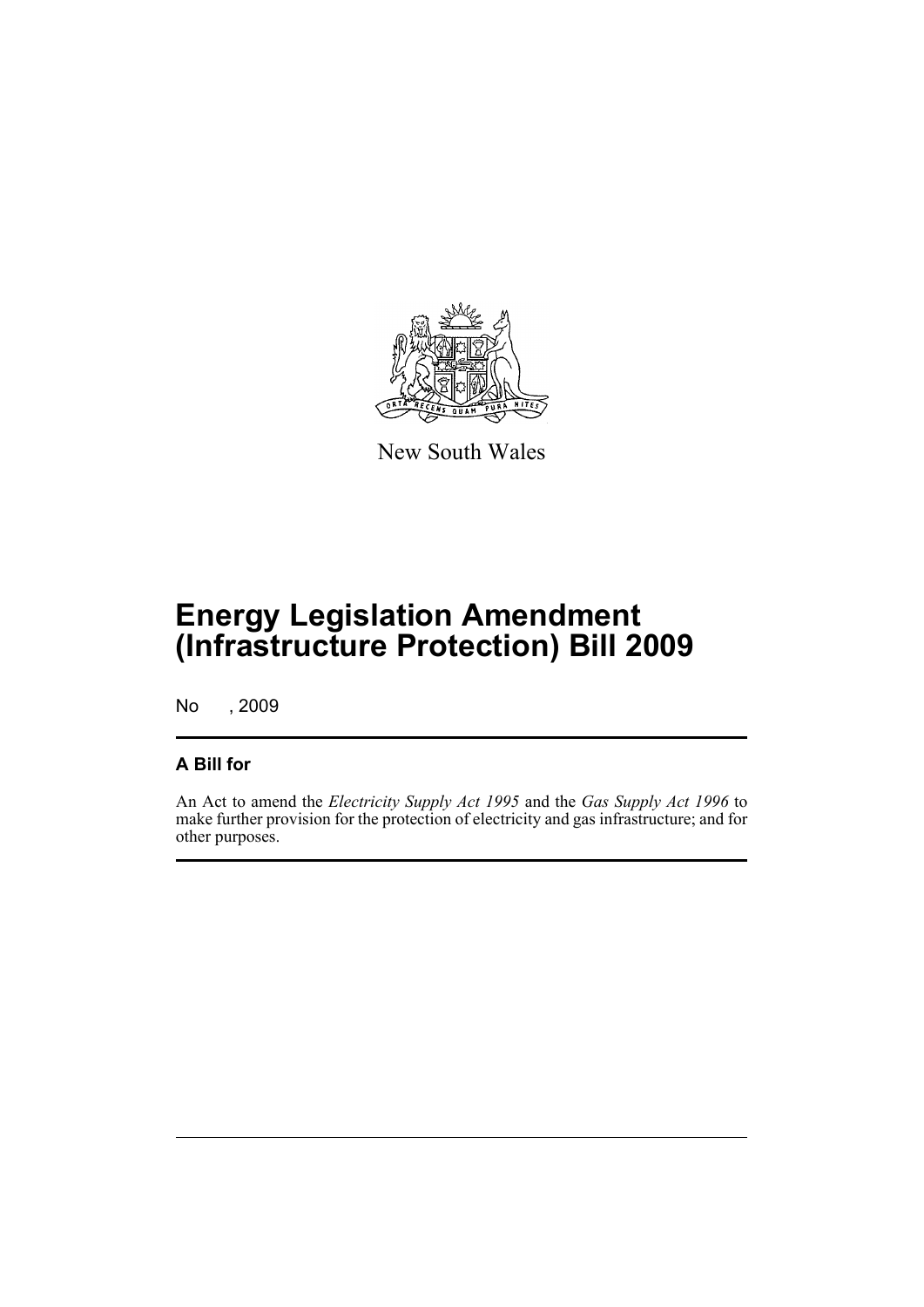<span id="page-9-1"></span><span id="page-9-0"></span>

| The Legislature of New South Wales enacts:                                                   | 1             |
|----------------------------------------------------------------------------------------------|---------------|
| Name of Act                                                                                  | $\mathcal{P}$ |
| This Act is the <i>Energy Legislation Amendment (Infrastructure</i><br>Protection) Act 2009. | 3<br>4        |
| <b>Commencement</b>                                                                          | 5             |
| This Act commences on a day or days to be appointed by proclamation.                         | 6             |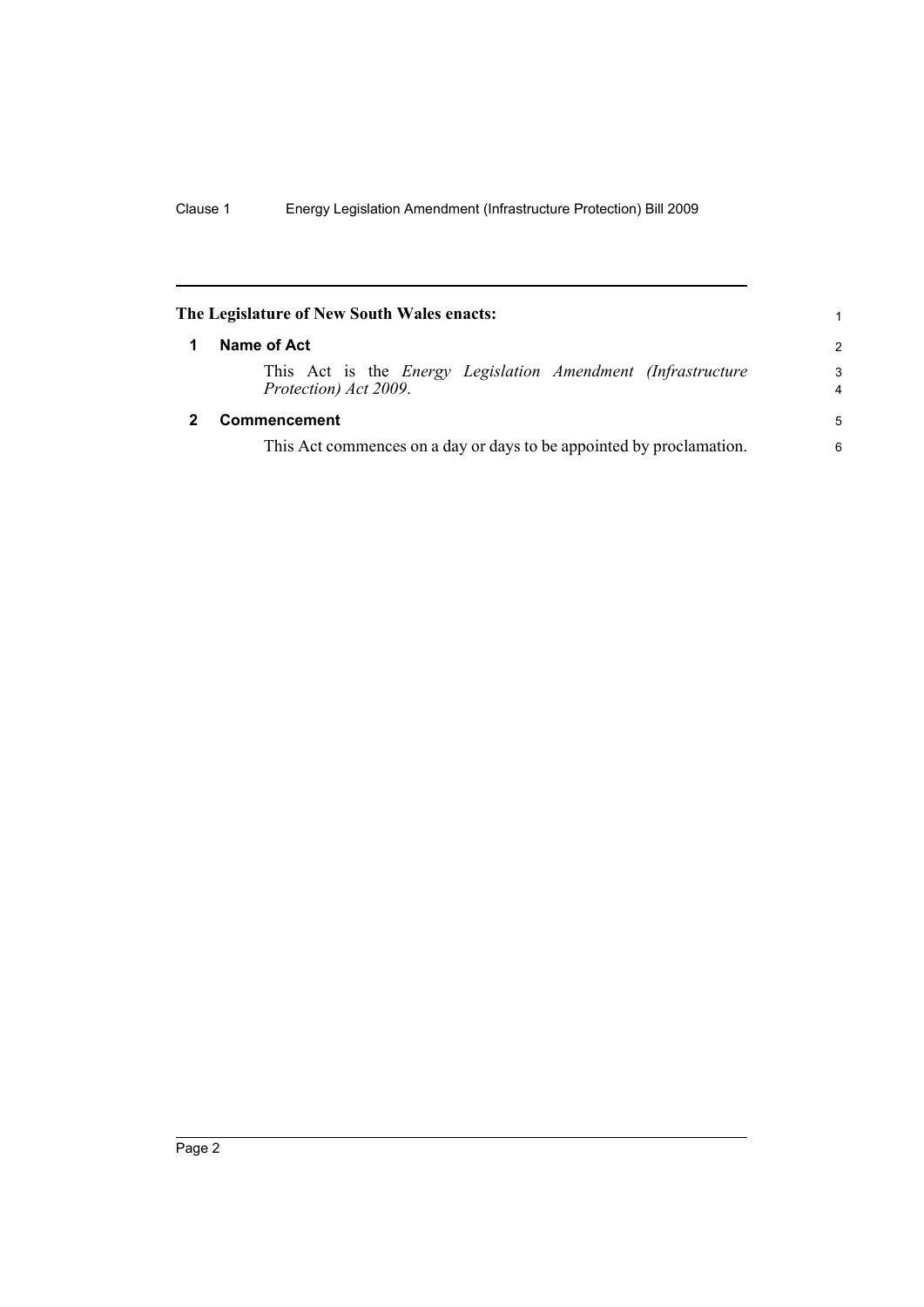Amendment of Electricity Supply Act 1995 No 94 Schedule 1

<span id="page-10-0"></span>

| <b>Schedule 1</b> |                    |     | <b>Amendment of Electricity Supply Act</b><br>1995 No 94                                                                                                                                                                                                                                                                                                                                | $\mathbf{1}$<br>$\overline{2}$         |  |
|-------------------|--------------------|-----|-----------------------------------------------------------------------------------------------------------------------------------------------------------------------------------------------------------------------------------------------------------------------------------------------------------------------------------------------------------------------------------------|----------------------------------------|--|
| [1]               | <b>Section 49A</b> |     |                                                                                                                                                                                                                                                                                                                                                                                         |                                        |  |
|                   |                    |     | Insert after section 49:                                                                                                                                                                                                                                                                                                                                                                | 4                                      |  |
|                   | 49A                |     | <b>Excavation work affecting electricity works</b>                                                                                                                                                                                                                                                                                                                                      | 5                                      |  |
|                   |                    | (1) | This section applies if a network operator has reasonable cause to<br>believe that the carrying out or proposed carrying out of<br>excavation work in, on or near its electricity works:                                                                                                                                                                                                | 6<br>$\overline{7}$<br>8               |  |
|                   |                    |     | could destroy, damage or interfere with those works, or<br>(a)                                                                                                                                                                                                                                                                                                                          | 9                                      |  |
|                   |                    |     | (b)<br>could make those works become a potential cause of bush<br>fire or a potential risk to public safety.                                                                                                                                                                                                                                                                            | 10<br>11                               |  |
|                   |                    | (2) | In those circumstances, a network operator may serve a written<br>notice on the person carrying out or proposing to carry out the<br>excavation work requiring the person:                                                                                                                                                                                                              | 12<br>13<br>14                         |  |
|                   |                    |     | to modify the excavation work, or<br>(a)                                                                                                                                                                                                                                                                                                                                                | 15                                     |  |
|                   |                    |     | not to carry out the excavation work, but only if the<br>(b)<br>network operator is of the opinion that modifying the<br>excavation work will not be effective in preventing the<br>destruction or damage of, or interference with, the<br>electricity works concerned or in preventing those works<br>becoming a potential cause of bush fire or a potential risk<br>to public safety. | 16<br>17<br>18<br>19<br>20<br>21<br>22 |  |
|                   |                    | (3) | A notice under subsection (2) must specify the excavation work<br>that is to be modified or not carried out.                                                                                                                                                                                                                                                                            | 23<br>24                               |  |
|                   |                    | (4) | A network operator may recover the following costs in a court of<br>competent jurisdiction as a debt owed to it by a person who<br>carried out excavation work the subject of a notice under<br>subsection $(2)$ :                                                                                                                                                                      | 25<br>26<br>27<br>28                   |  |
|                   |                    |     | the costs incurred in replacing any of the network<br>(a)<br>operator's electricity works destroyed by the excavation<br>work,                                                                                                                                                                                                                                                          | 29<br>30<br>31                         |  |
|                   |                    |     | the costs incurred in repairing any damage to the network<br>(b)<br>operator's electricity works caused by the excavation<br>work,                                                                                                                                                                                                                                                      | 32<br>33<br>34                         |  |
|                   |                    |     | the costs incurred in remedying or mitigating any<br>(c)<br>interference with the network operator's electricity works<br>caused by the excavation work.                                                                                                                                                                                                                                | 35<br>36<br>37                         |  |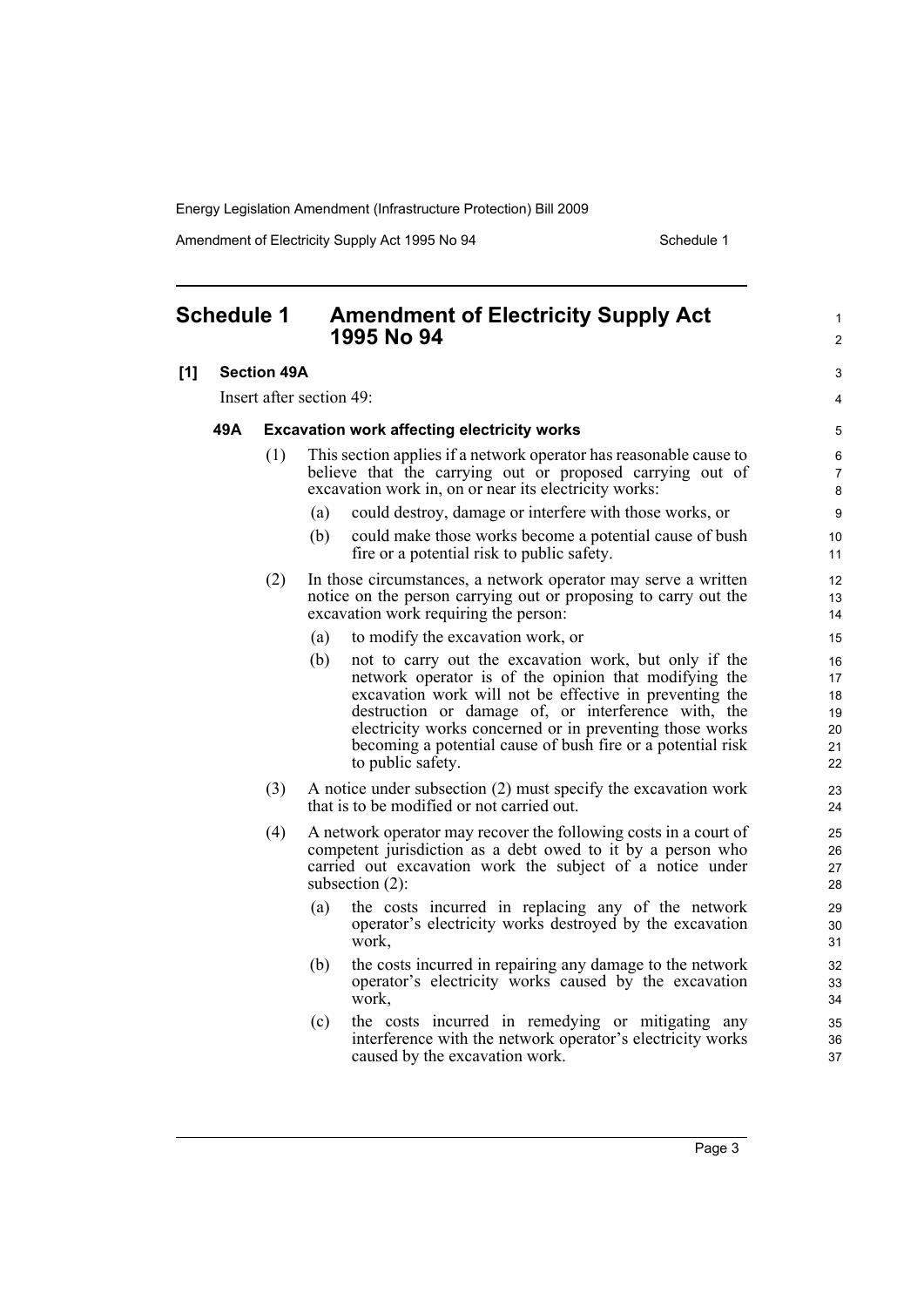|     |         | (5) | A network operator may apply for an injunction to prevent the<br>carrying out of excavation work in, on or near its electricity<br>works.                                                                                |  | 1<br>$\overline{2}$<br>3                   |
|-----|---------|-----|--------------------------------------------------------------------------------------------------------------------------------------------------------------------------------------------------------------------------|--|--------------------------------------------|
|     |         | (6) | A network operator may take action under this section even if the<br>person carrying out the excavation work owns or occupies the<br>land in, on or over which the network operator's electricity works<br>are situated. |  | $\overline{4}$<br>5<br>6<br>$\overline{7}$ |
| [2] |         |     | <b>Section 54 Powers of entry</b>                                                                                                                                                                                        |  | 8                                          |
|     |         |     | Insert at the end of section $54(1)(f)$ :                                                                                                                                                                                |  | 9                                          |
|     |         |     | , or                                                                                                                                                                                                                     |  | 10                                         |
|     |         |     | monitoring any excavation work in accordance with<br>(g)<br>regulations under section 63Z, or                                                                                                                            |  | 11<br>12 <sup>2</sup>                      |
|     |         |     | exercising any function conferred on the network operator<br>(h)<br>by section 49 or 49A.                                                                                                                                |  | 13<br>14                                   |
| [3] | Part 5E |     |                                                                                                                                                                                                                          |  | 15                                         |
|     |         |     | Insert after Part 5D:                                                                                                                                                                                                    |  | 16                                         |
|     |         |     |                                                                                                                                                                                                                          |  |                                            |
|     |         |     | Part 5E Protection of underground electricity<br>power lines                                                                                                                                                             |  | 17<br>18                                   |
|     | 63X     |     | <b>Definitions</b>                                                                                                                                                                                                       |  | 19                                         |
|     |         |     | In this Part, <i>designated information provider</i> means:                                                                                                                                                              |  | 20                                         |
|     |         |     | Dial Before You Dig NSW/ACT Incorporated, or<br>(a)                                                                                                                                                                      |  | 21                                         |
|     |         |     | if another person or body is prescribed by the regulations<br>(b)<br>for the purposes of this definition, that other person or<br>body.                                                                                  |  | 22<br>23<br>24                             |
|     | 63Y     |     | Provision of information on underground electricity power lines by<br>network operators                                                                                                                                  |  | 25<br>26                                   |
|     |         | (1) | It is a condition of a distribution network service provider's<br>licence that the distribution network service provider must:                                                                                           |  | 27<br>28                                   |
|     |         |     | be a member of the designated information provider, and<br>(a)                                                                                                                                                           |  | 29                                         |
|     |         |     | comply with any obligations imposed by that membership.<br>(b)                                                                                                                                                           |  | 30                                         |
|     |         | (2) | The regulations may make provision for or with respect to the                                                                                                                                                            |  | 31                                         |
|     |         |     | provision of information by network operators in respect of<br>underground electricity power lines, including (but not limited                                                                                           |  | 32<br>33                                   |
|     |         |     | to) the provision of such information in connection with a request                                                                                                                                                       |  |                                            |
|     |         |     | for information under section 63Z.                                                                                                                                                                                       |  | 34<br>35                                   |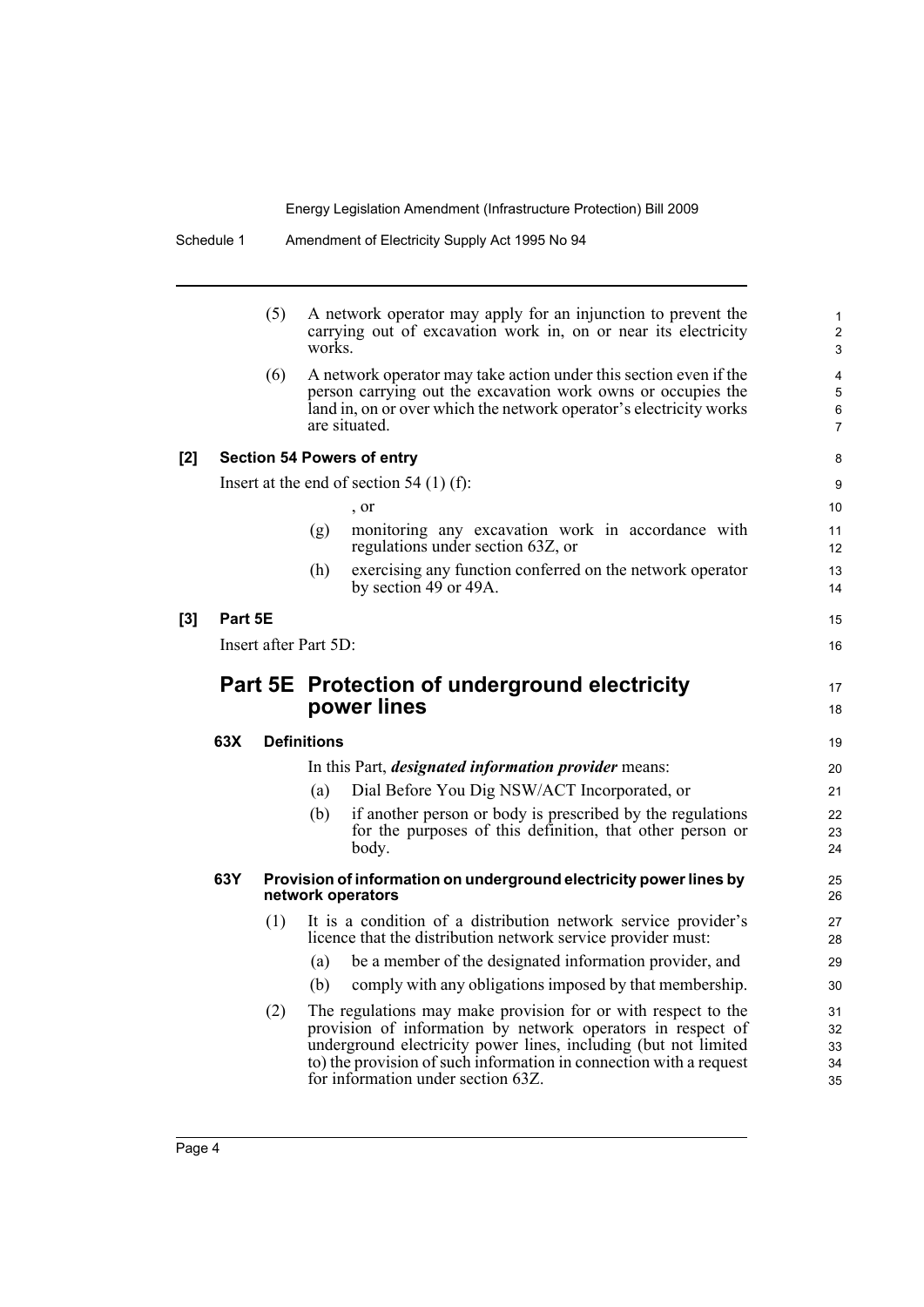Amendment of Electricity Supply Act 1995 No 94 Schedule 1

#### **63Z Requirements in relation to carrying out of certain excavation work** (1) A person must not commence to carry out excavation work to which this section applies, or authorise such excavation work to be commenced, unless the person has first: (a) contacted the designated information provider and requested information as to the location and type of any underground electricity power lines in the vicinity of the proposed work, and (b) complied with any reasonable procedures of the designated information provider as to the manner of contacting the designated information provider and the information to be provided by the person in connection with the person's request for information, and (c) allowed a reasonable period for the requested information to be provided. Maximum penalty: 20 penalty units. (2) Subsection (1) does not require a person to whom that subsection applies to comply with the requirements of that subsection in relation to excavation work if another person to whom that subsection applies has already complied with those requirements in relation to that excavation work. (3) A person must not carry out excavation work to which this section applies, or authorise such excavation work to be carried out, unless the person has ensured that any requirements of the regulations in relation to the carrying out of the work are complied with. Maximum penalty: 20 penalty units. (4) The regulations may make provision for or with respect to the following: (a) prescribing requirements in relation to the carrying out of excavation work to which this section applies, (b) requiring notification to be given to a specified person or body, or person or body of a specified class, in relation to the carrying out of excavation work to which this section applies, (c) the monitoring of excavation work to which this section applies, (d) what constitutes reasonable procedures for the purposes of subsection (1), 1  $\overline{2}$ 3 4 5 6 7 8 9 10 11 12 13 14 15 16 17 18 19 20  $21$  $22$ 23  $24$ 25 26 27 28 29 30 31 32 33 34 35 36 37 38 39 40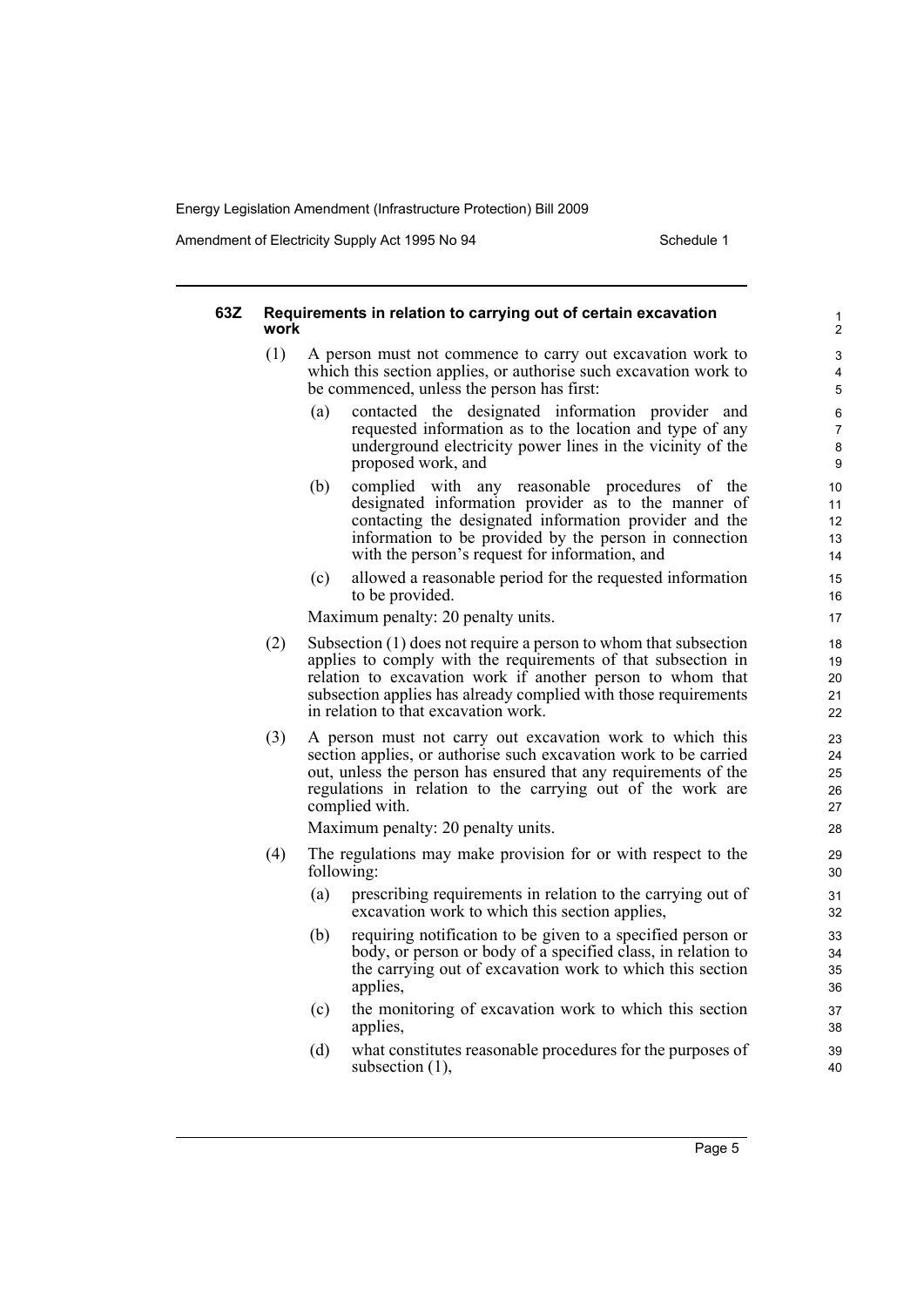|      |        | what constitutes a reasonable period for requested<br>(e)<br>information to be provided for the purposes<br><sub>of</sub><br>subsection (1).                                                                                                                                                                                                                                | $\mathbf{1}$<br>$\overline{c}$<br>3        |
|------|--------|-----------------------------------------------------------------------------------------------------------------------------------------------------------------------------------------------------------------------------------------------------------------------------------------------------------------------------------------------------------------------------|--------------------------------------------|
|      | (5)    | This section applies to excavation work in an area, and of a kind,<br>prescribed by the regulations.                                                                                                                                                                                                                                                                        | 4<br>5                                     |
| 63ZA |        | Notification of damage to underground electricity power lines                                                                                                                                                                                                                                                                                                               | 6                                          |
|      | (1)    | A person must, as soon as practicable after becoming aware that<br>any action of the person or any action authorised by the person<br>has damaged an underground electricity power line, notify the<br>network operator that owns the power line of the damage.<br>Maximum penalty: 20 penalty units.                                                                       | $\overline{7}$<br>$\bf 8$<br>9<br>10<br>11 |
|      | (2)    | The regulations may make provision for the manner in which a<br>person must notify for the purposes of subsection (1).                                                                                                                                                                                                                                                      | 12<br>13                                   |
|      | (3)    | Subsection (1) does not require a person to notify the network<br>operator of the damage concerned if another person to whom that<br>subsection applies has already notified the network operator of<br>the damage.                                                                                                                                                         | 14<br>15<br>16<br>17                       |
| 63ZB | proved | Orders for costs, expenses and compensation at time offence                                                                                                                                                                                                                                                                                                                 | 18<br>19                                   |
|      | (1)    | This section applies where a court convicts a person of an offence<br>against this Part or section 65.                                                                                                                                                                                                                                                                      | 20<br>21                                   |
|      | (2)    | The court may, if it appears to the court that a network operator<br>has, by reason of the commission of the offence:                                                                                                                                                                                                                                                       | 22<br>23                                   |
|      |        | suffered loss or damage to its electricity works, or<br>(a)                                                                                                                                                                                                                                                                                                                 | 24                                         |
|      |        | (b)<br>incurred costs and expenses in preventing or mitigating, or<br>in attempting to prevent or mitigate, any such loss or<br>damage,                                                                                                                                                                                                                                     | 25<br>26<br>27                             |
|      |        | order the offender to pay to the network operator the costs and<br>expenses so incurred, or compensation for the loss or damage so<br>suffered, as the case may be, in such amount as is fixed by the<br>order.                                                                                                                                                             | 28<br>29<br>30<br>31                       |
|      | (3)    | A court may not make an order under subsection (2) for the<br>payment of an amount that exceeds the amount for which an<br>order may be made by the court when exercising jurisdiction<br>under the <i>Civil Procedure Act 2005</i> . An order made by the court<br>is enforceable as if it were an order made by the court when<br>exercising jurisdiction under that Act. | 32<br>33<br>34<br>35<br>36<br>37           |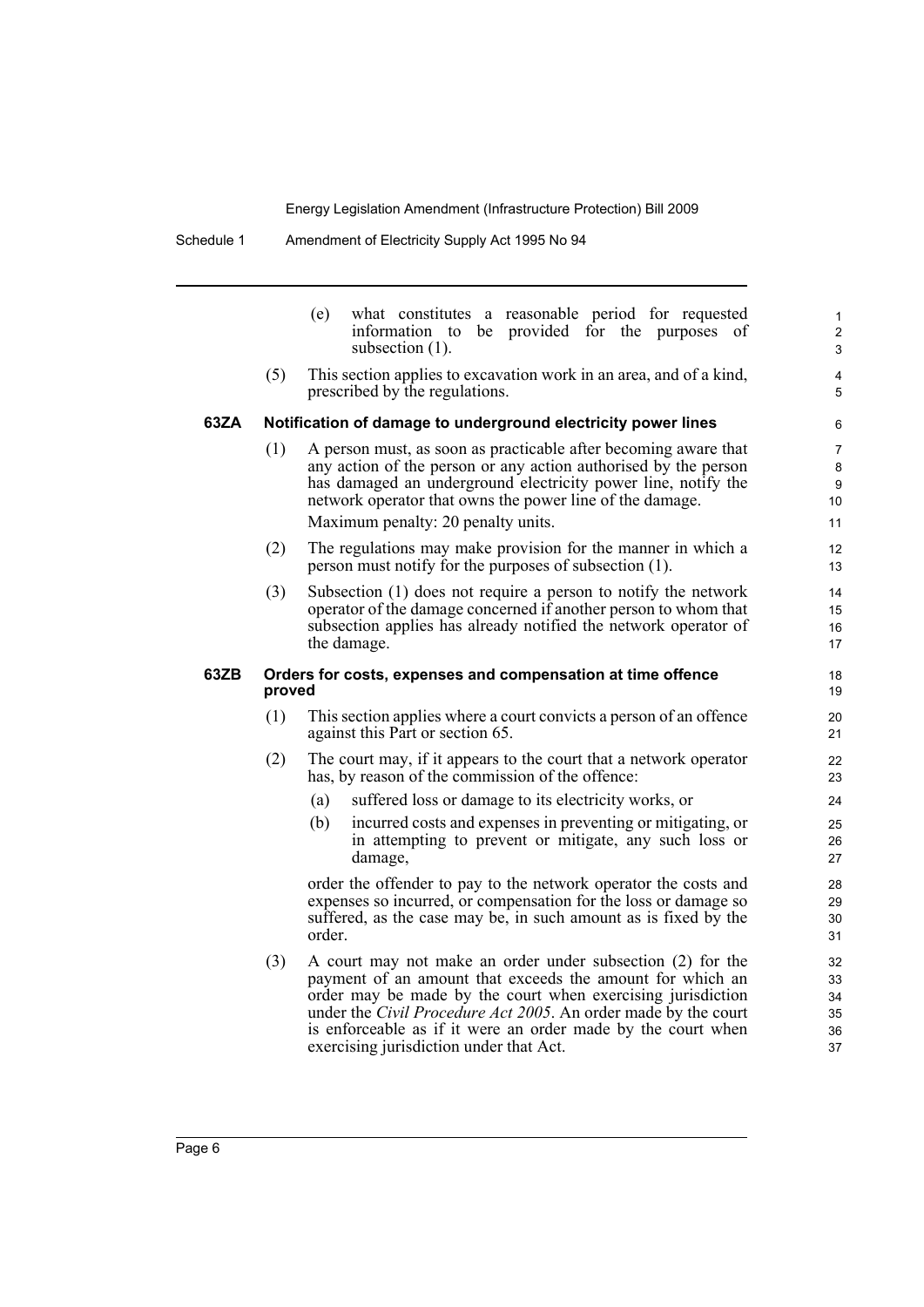Amendment of Electricity Supply Act 1995 No 94 Schedule 1

|      | (4) |     | Orders may be made under this section in addition to any penalty<br>that may be imposed or any other action that may be taken in<br>relation to the offence concerned.                                                                                                                                                                                                              | $\mathbf{1}$<br>2<br>3           |
|------|-----|-----|-------------------------------------------------------------------------------------------------------------------------------------------------------------------------------------------------------------------------------------------------------------------------------------------------------------------------------------------------------------------------------------|----------------------------------|
|      | (5) |     | Orders may be made under this section regardless of whether any<br>penalty is imposed, or other action taken, in relation to the<br>offence concerned.                                                                                                                                                                                                                              | 4<br>5<br>6                      |
|      | (6) |     | In this section:                                                                                                                                                                                                                                                                                                                                                                    | $\overline{7}$                   |
|      |     |     | <i>the court</i> means the court that convicts a person of the offence<br>concerned.                                                                                                                                                                                                                                                                                                | 8<br>9                           |
|      |     |     | <i>the offender</i> means the person who is convicted of the offence.                                                                                                                                                                                                                                                                                                               | 10                               |
| 63ZC |     |     | Civil liability of designated information provider                                                                                                                                                                                                                                                                                                                                  | 11                               |
|      | (1) |     | This section applies to the following persons:                                                                                                                                                                                                                                                                                                                                      | 12                               |
|      |     | (a) | the designated information provider, any officer or<br>employee of the designated information provider or any<br>person acting on behalf of the designated information<br>provider,                                                                                                                                                                                                 | 13<br>14<br>15<br>16             |
|      |     | (b) | a network operator, any officer or employee of the network<br>operator or any person acting on behalf of the network<br>operator.                                                                                                                                                                                                                                                   | 17<br>18<br>19                   |
|      | (2) |     | A person to whom this section applies does not incur any civil<br>monetary liability for any act or omission in connection with a<br>request for information under section 63Z or the provision of<br>information in compliance or purported compliance with the<br>regulations under section 63Y unless the act or omission is done<br>or made in bad faith or through negligence. | 20<br>21<br>22<br>23<br>24<br>25 |
|      | (3) |     | The civil monetary liability for an act or omission of a kind<br>referred to in subsection $(2)$ done or made through negligence<br>may not exceed the maximum amount prescribed by the<br>regulations.                                                                                                                                                                             | 26<br>27<br>28<br>29             |
|      | (4) |     | For the purposes of subsection $(3)$ , the regulations may:                                                                                                                                                                                                                                                                                                                         | 30                               |
|      |     | (a) | prescribe maximum amounts that are limited in their<br>application to persons, events, circumstances, losses or<br>periods specified in the regulations, and                                                                                                                                                                                                                        | 31<br>32<br>33                   |
|      |     | (b) | prescribe maximum amounts that vary in their application<br>according to the persons to whom or the events,<br>circumstances, losses or periods to which they are<br>expressed to apply, and                                                                                                                                                                                        | 34<br>35<br>36<br>37             |
|      |     | (c) | prescribe the manner in which a maximum amount is to be<br>divided amongst claimants.                                                                                                                                                                                                                                                                                               | 38<br>39                         |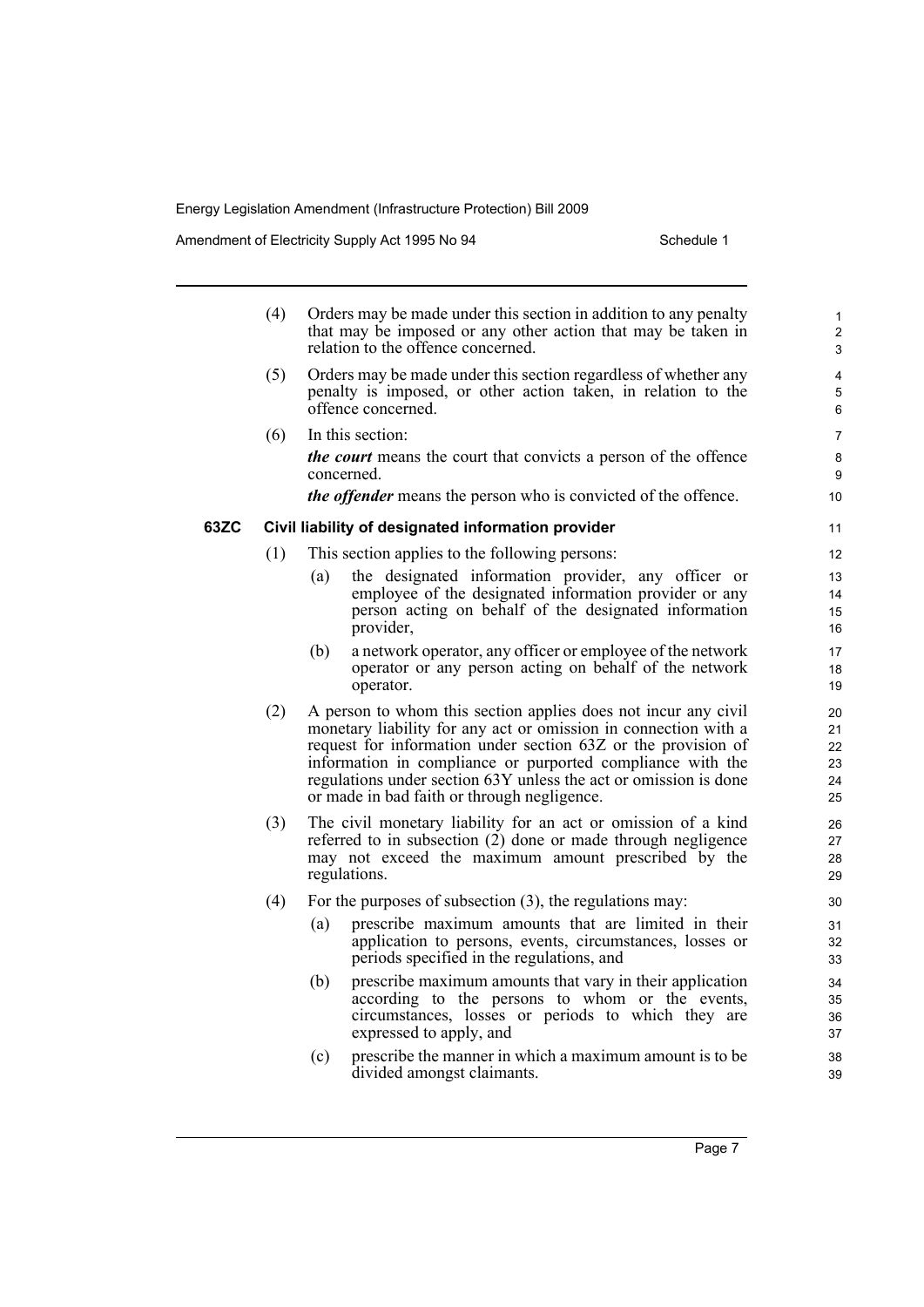Schedule 1 Amendment of Electricity Supply Act 1995 No 94

|     |                     | (5)                       | A person to whom this section applies may enter into an<br>agreement with another person varying or excluding the<br>operation of a provision of this section and, to the extent of that<br>agreement, that provision does not apply.                                                                                        | $\mathbf{1}$<br>$\overline{\mathbf{c}}$<br>3<br>$\overline{4}$ |
|-----|---------------------|---------------------------|------------------------------------------------------------------------------------------------------------------------------------------------------------------------------------------------------------------------------------------------------------------------------------------------------------------------------|----------------------------------------------------------------|
|     |                     | (6)                       | This section does not apply to any liability of an officer or<br>employee of a person to whom this section applies to the person.                                                                                                                                                                                            | $\mathbf 5$<br>6                                               |
|     |                     | (7)                       | In this section:                                                                                                                                                                                                                                                                                                             | 7                                                              |
|     |                     |                           | <i>civil monetary liability</i> means liability to pay damages or<br>compensation or any other amount in a civil proceeding, but does<br>not include the costs of proceedings.                                                                                                                                               | 8<br>9<br>10                                                   |
| [4] |                     |                           | Section 65 Interference with electricity works                                                                                                                                                                                                                                                                               | 11                                                             |
|     |                     |                           | Omit the matter relating to the maximum penalty. Insert instead:                                                                                                                                                                                                                                                             | 12                                                             |
|     |                     |                           | Maximum penalty:                                                                                                                                                                                                                                                                                                             | 13                                                             |
|     |                     | (a)                       | in the case of a corporation—4,000 penalty units, or                                                                                                                                                                                                                                                                         | 14                                                             |
|     |                     | (b)                       | in any other case—200 penalty units or imprisonment for<br>5 years (or both).                                                                                                                                                                                                                                                | 15<br>16                                                       |
| [5] |                     | Section 65 (2)-(4)        |                                                                                                                                                                                                                                                                                                                              | 17                                                             |
|     |                     |                           | Insert at the end of section 65:                                                                                                                                                                                                                                                                                             | 18                                                             |
|     |                     | (2)                       | An offence under this section that is committed by an individual<br>is an indictable offence.                                                                                                                                                                                                                                | 19<br>20                                                       |
|     |                     | (3)                       | Chapter 5 of the Criminal Procedure Act 1986 (which relates to<br>the summary disposal of certain indictable offences unless an<br>election is made to proceed on indictment) applies to and in<br>respect of an indictable offence under this section.                                                                      | 21<br>22<br>23<br>24                                           |
|     |                     | (4)                       | Section 102 does not apply to an indictable offence under this<br>section.<br>Note. Offences by corporations are to be dealt with summarily (see                                                                                                                                                                             | 25<br>26<br>27                                                 |
|     |                     |                           | section 102 (1) and (2)).                                                                                                                                                                                                                                                                                                    | 28                                                             |
| [6] | <b>Section 100A</b> |                           |                                                                                                                                                                                                                                                                                                                              | 29                                                             |
|     |                     | Insert after section 100: |                                                                                                                                                                                                                                                                                                                              | 30                                                             |
|     | 100A                |                           | Personal liability of authorised officers of network operators                                                                                                                                                                                                                                                               | 31                                                             |
|     |                     | (1)                       | A matter or thing done or omitted to be done by an authorised<br>officer appointed by a network operator does not, if the matter or<br>thing was done or omitted in good faith for the purpose of<br>exercising a function under this Act, subject any such officer<br>personally to any action, liability, claim or demand. | 32<br>33<br>34<br>35<br>36                                     |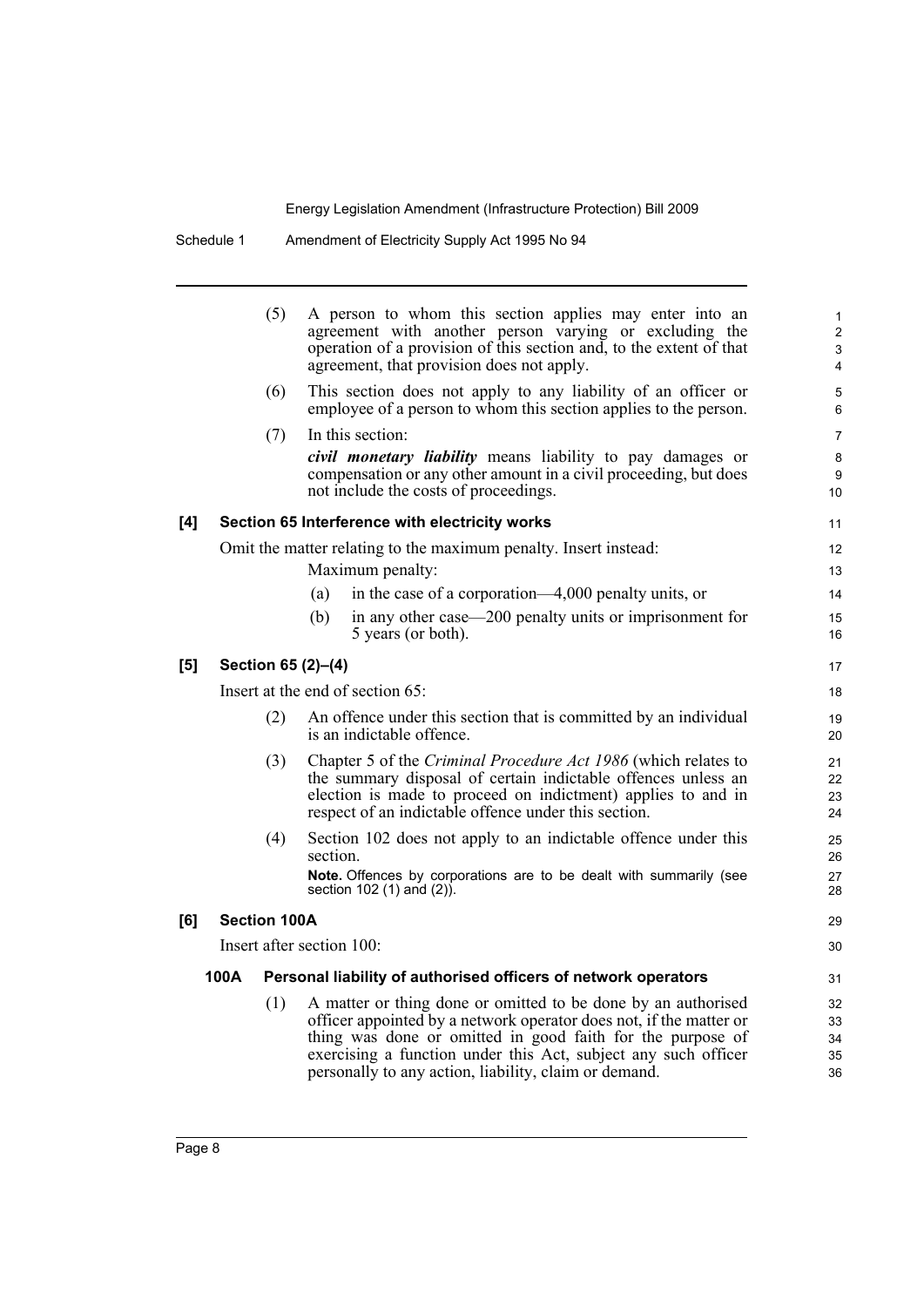Amendment of Electricity Supply Act 1995 No 94 Schedule 1

|     | (2)               | However, any such liability attaches instead to the network<br>operator concerned.                                                                                    | $\mathbf{1}$<br>$\overline{2}$ |
|-----|-------------------|-----------------------------------------------------------------------------------------------------------------------------------------------------------------------|--------------------------------|
| [7] |                   | <b>Section 106 Regulations</b>                                                                                                                                        | 3                              |
|     |                   | Insert ", $63Y$ , $63Z$ " after " $16$ " in section $106(2)$ .                                                                                                        | $\overline{4}$                 |
| [8] |                   | Schedule 6 Savings, transitional and other provisions                                                                                                                 | 5                              |
|     |                   | Insert at the end of clause $1(1)$ :                                                                                                                                  | 6                              |
|     |                   | Energy Legislation Amendment (Infrastructure Protection)<br>Act 2009                                                                                                  | $\overline{7}$<br>8            |
| [9] | <b>Schedule 6</b> |                                                                                                                                                                       | 9                              |
|     |                   | Insert at the end of Schedule 6 with appropriate Part and clause numbering:                                                                                           | 10                             |
|     | <b>Part</b>       | Provisions consequent on enactment of<br><b>Energy Legislation Amendment</b><br>(Infrastructure Protection) Act 2009                                                  | 11<br>12<br>13                 |
|     |                   | <b>Application of certain provisions</b>                                                                                                                              | 14                             |
|     | (1)               | In this clause, <i>amending Act</i> means the <i>Energy Legislation</i><br>Amendment (Infrastructure Protection) Act 2009.                                            | 15<br>16                       |
|     | (2)               | Section 63Y (1) (as inserted by the amending Act) applies to<br>licences whether or not granted before, on or after the<br>commencement of that subsection.           | 17<br>18<br>19                 |
|     | (3)               | A provision of section 63ZB or 65 $(2)$ – $(4)$ (as inserted by the<br>amending Act) applies to offences committed on or after the<br>commencement of that provision. | 20<br>21<br>22                 |
|     | (4)               | Section 63ZC (as inserted by the amending Act) applies to acts or<br>omissions done or made on or after the commencement of that<br>section.                          | 23<br>24<br>25                 |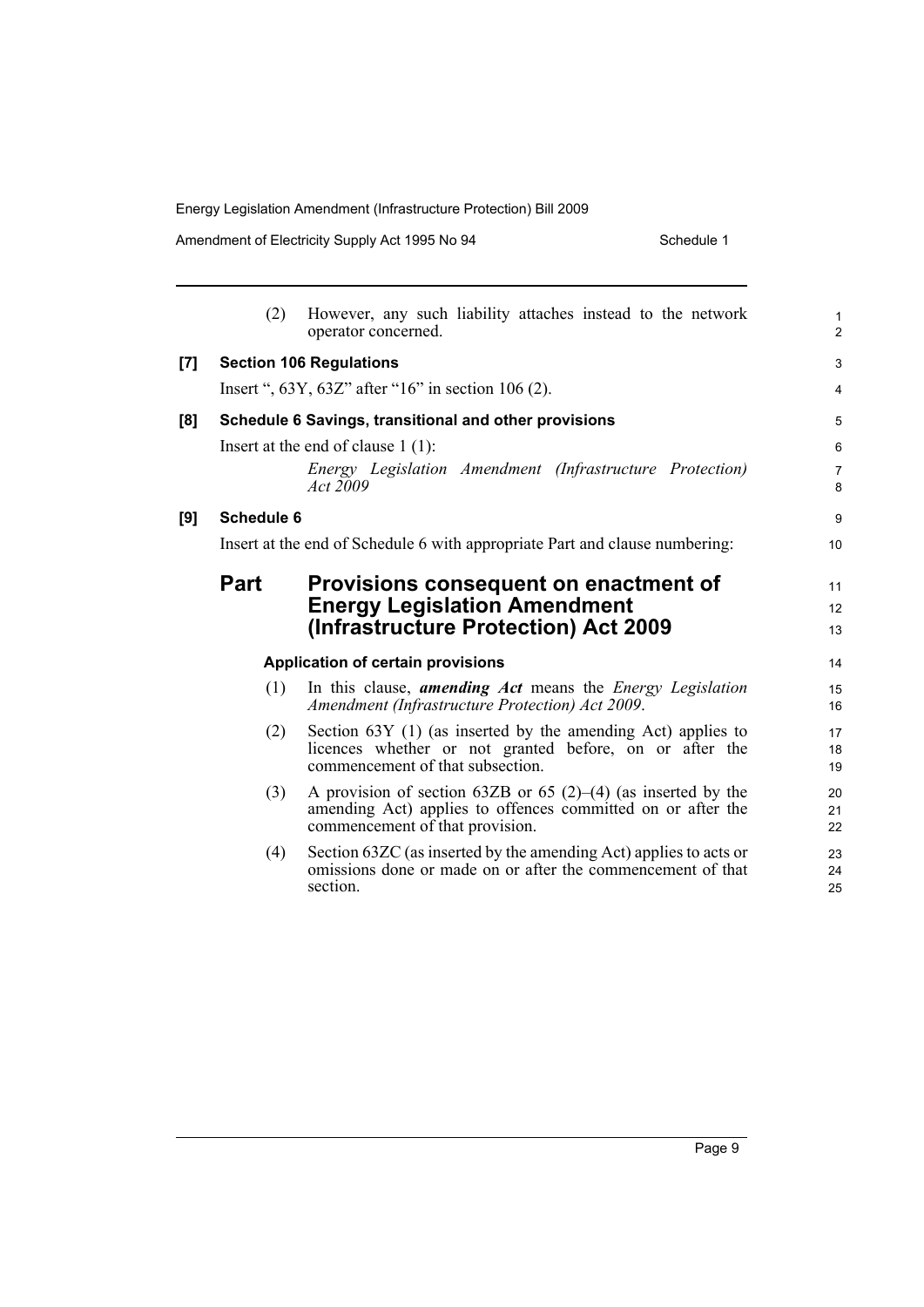Schedule 2 Amendment of Gas Supply Act 1996 No 38

### <span id="page-17-0"></span>**Schedule 2 Amendment of Gas Supply Act 1996 No 38**

### **[1] Section 50A**

Insert after section 50:

### **50A Excavation work affecting gas works**

- (1) This section applies if a network operator has reasonable cause to believe that the carrying out or proposed carrying out of excavation work in, on or near its gas works:
	- (a) could destroy, damage or interfere with those works, or
	- (b) could make those works become a potential risk to public safety.

1  $\mathfrak{p}$ 

3 4

- (2) In those circumstances, a network operator may serve a written notice on the person carrying out or proposing to carry out the excavation work requiring the person:
	- (a) to modify the excavation work, or
	- (b) not to carry out the excavation work, but only if the network operator is of the opinion that modifying the excavation work will not be effective in preventing the destruction or damage of, or interference with, the gas works concerned or in preventing those works becoming a potential risk to public safety.
- (3) A notice under subsection (2) must specify the excavation work that is to be modified or not carried out.
- (4) A network operator may recover the following costs in a court of competent jurisdiction as a debt owed to it by a person who carried out excavation work the subject of a notice under subsection (2):
	- (a) the costs incurred in replacing any of the network operator's gas works destroyed by the excavation work,
	- (b) the costs incurred in repairing any damage to the network operator's gas works caused by the excavation work,
	- (c) the costs incurred in remedying or mitigating any interference with the network operator's gas works caused by the excavation work.
- (5) A network operator may apply for an injunction to prevent the carrying out of excavation work in, on or near its gas works.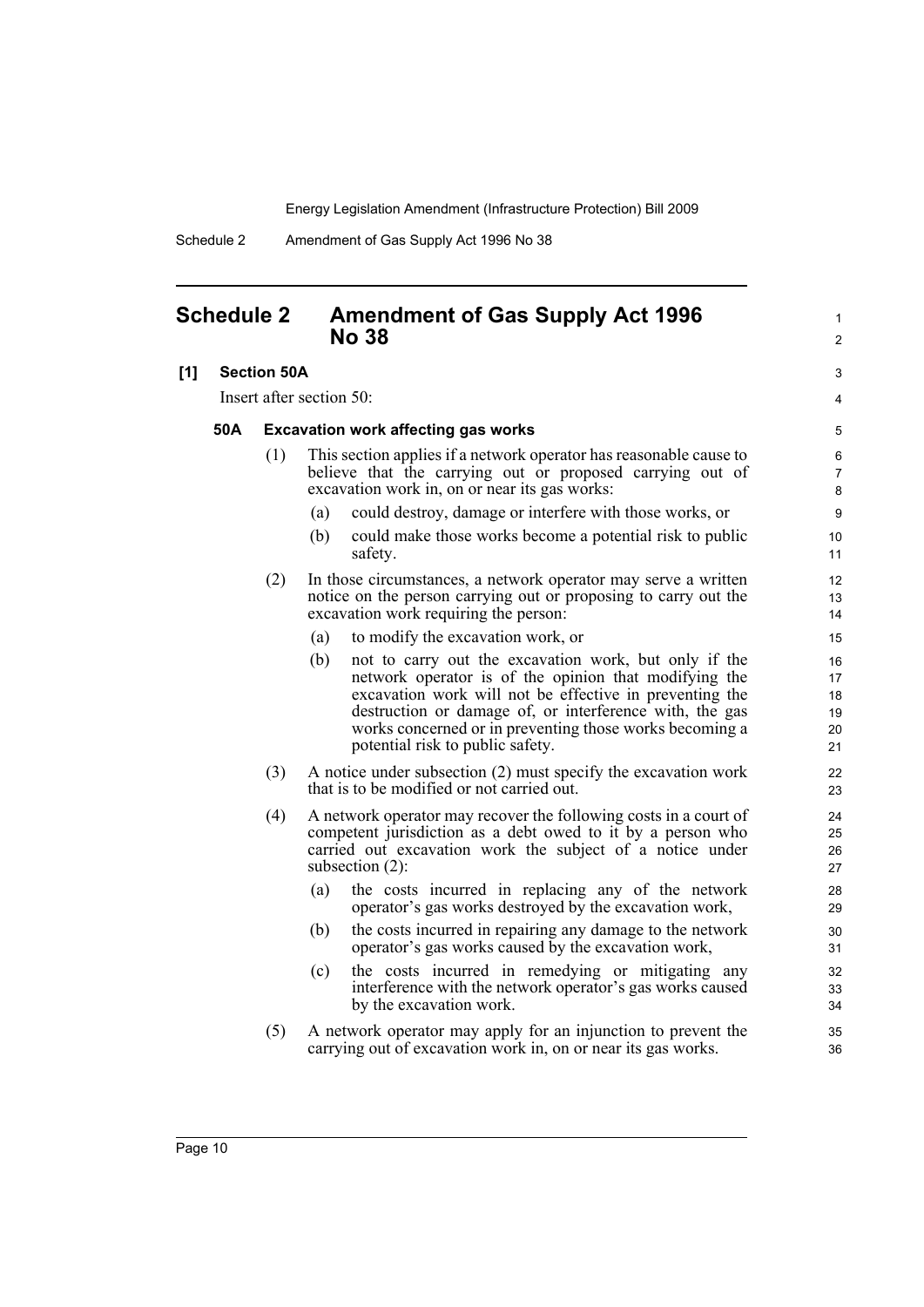Amendment of Gas Supply Act 1996 No 38 Schedule 2 Schedule 2

|     |         | (6)                  | situated.          | A network operator may take action under this section even if the<br>person carrying out the excavation work owns or occupies the<br>land in, on or over which the network operator's gas works are                                                                                               | $\mathbf{1}$<br>$\overline{c}$<br>3<br>4 |
|-----|---------|----------------------|--------------------|---------------------------------------------------------------------------------------------------------------------------------------------------------------------------------------------------------------------------------------------------------------------------------------------------|------------------------------------------|
| [2] |         |                      |                    | <b>Section 55 Powers of entry</b>                                                                                                                                                                                                                                                                 | 5                                        |
|     |         |                      |                    | Insert at the end of section 55 (1) (e):                                                                                                                                                                                                                                                          | 6                                        |
|     |         |                      |                    | , or                                                                                                                                                                                                                                                                                              | $\overline{7}$                           |
|     |         |                      | (f)                | monitoring any excavation work in accordance with<br>regulations under section 64C, or                                                                                                                                                                                                            | 8<br>9                                   |
|     |         |                      | (g)                | exercising any function conferred on the network operator<br>by section 50 or 50A.                                                                                                                                                                                                                | 10<br>11                                 |
| [3] | Part 4A |                      |                    |                                                                                                                                                                                                                                                                                                   | 12                                       |
|     |         | Insert after Part 4: |                    |                                                                                                                                                                                                                                                                                                   | 13                                       |
|     |         |                      |                    | Part 4A Protection of underground gas pipelines                                                                                                                                                                                                                                                   | 14                                       |
|     | 64A     |                      | <b>Definitions</b> |                                                                                                                                                                                                                                                                                                   | 15                                       |
|     |         |                      |                    | In this Part, <i>designated information provider</i> means:                                                                                                                                                                                                                                       | 16                                       |
|     |         |                      | (a)                | Dial Before You Dig NSW/ACT Incorporated, or                                                                                                                                                                                                                                                      | 17                                       |
|     |         |                      | (b)                | if another person or body is prescribed by the regulations<br>for the purposes of this definition, that other person or<br>body.                                                                                                                                                                  | 18<br>19<br>20                           |
|     | 64B     | operators            |                    | Provision of information on underground gas pipelines by network                                                                                                                                                                                                                                  | 21<br>22                                 |
|     |         | (1)                  |                    | It is a condition of a distributor's licence that the distributor must:                                                                                                                                                                                                                           | 23                                       |
|     |         |                      | (a)                | be a member of the designated information provider, and                                                                                                                                                                                                                                           | 24                                       |
|     |         |                      | (b)                | comply with any obligations imposed by that membership.                                                                                                                                                                                                                                           | 25                                       |
|     |         | (2)                  | must:              | It is a condition of a reticulator's authorisation that the reticulator                                                                                                                                                                                                                           | 26<br>27                                 |
|     |         |                      | (a)                | be a member of the designated information provider, and                                                                                                                                                                                                                                           | 28                                       |
|     |         |                      | (b)                | comply with any obligations imposed by that membership.                                                                                                                                                                                                                                           | 29                                       |
|     |         | (3)                  |                    | The regulations may make provision for or with respect to the<br>provision of information by network operators in respect of<br>underground gas pipelines, including (but not limited to) the<br>provision of such information in connection with a request for<br>information under section 64C. | 30<br>31<br>32<br>33<br>34               |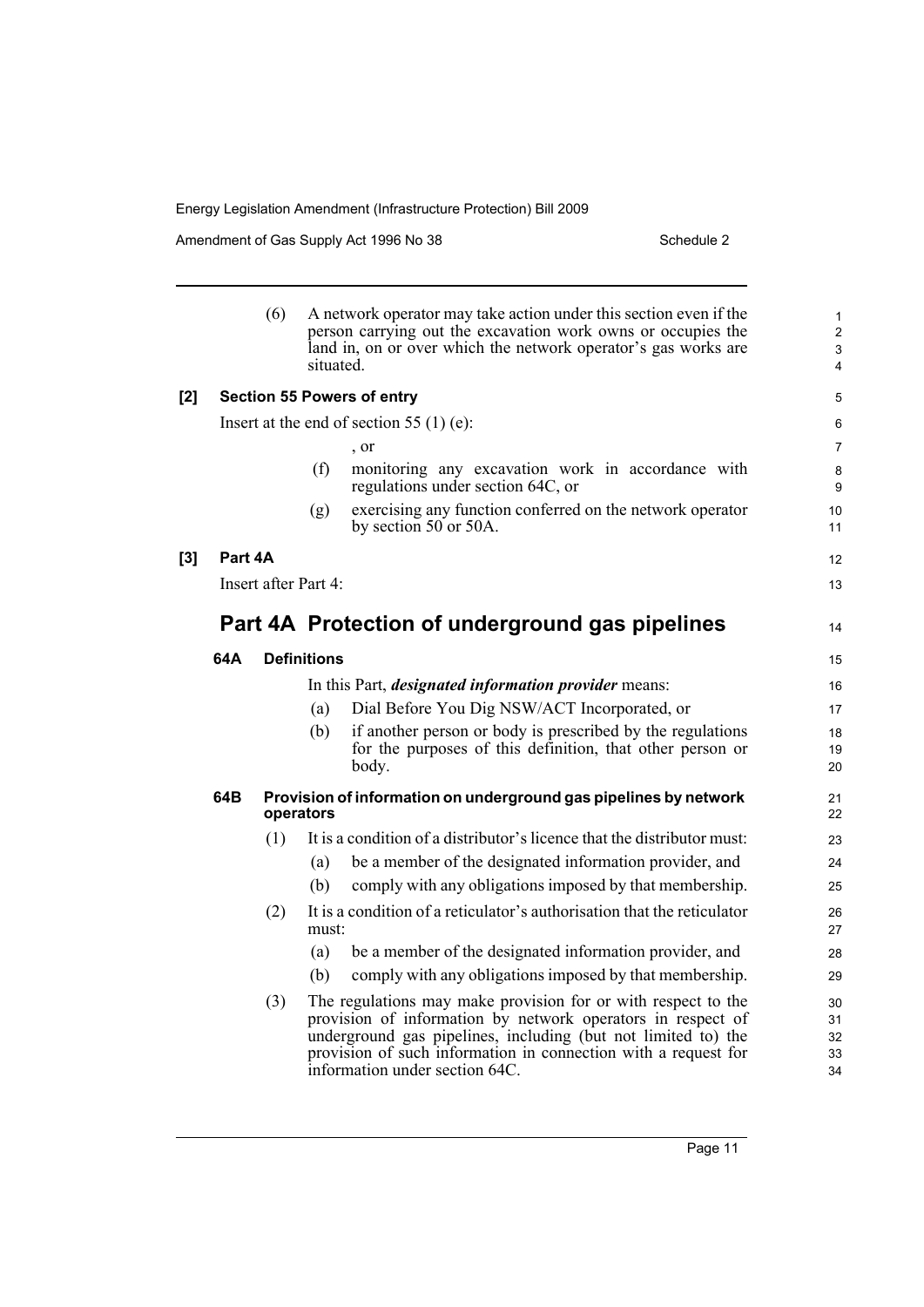Schedule 2 Amendment of Gas Supply Act 1996 No 38

#### **64C Requirements in relation to carrying out of certain excavation work**

- (1) A person must not commence to carry out excavation work to which this section applies, or authorise such excavation work to be commenced, unless the person has first:
	- (a) contacted the designated information provider and requested information as to the location and type of any underground gas pipelines in the vicinity of the proposed work, and

- (b) complied with any reasonable procedures of the designated information provider as to the manner of contacting the designated information provider and the information to be provided by the person in connection with the person's request for information, and
- (c) allowed a reasonable period for the requested information to be provided.

Maximum penalty: 20 penalty units.

- (2) Subsection (1) does not require a person to whom that subsection applies to comply with the requirements of that subsection in relation to excavation work if another person to whom that subsection applies has already complied with those requirements in relation to that excavation work.
- (3) A person must not carry out excavation work to which this section applies, or authorise such excavation work to be carried out, unless the person has ensured that any requirements of the regulations in relation to the carrying out of the work are complied with.

Maximum penalty: 20 penalty units.

- (4) The regulations may make provision for or with respect to the following:
	- (a) prescribing requirements in relation to the carrying out of excavation work to which this section applies,
	- (b) requiring notification to be given to a specified person or body, or person or body of a specified class, in relation to the carrying out of excavation work to which this section applies,
	- (c) the monitoring of excavation work to which this section applies,
	- (d) what constitutes reasonable procedures for the purposes of subsection (1),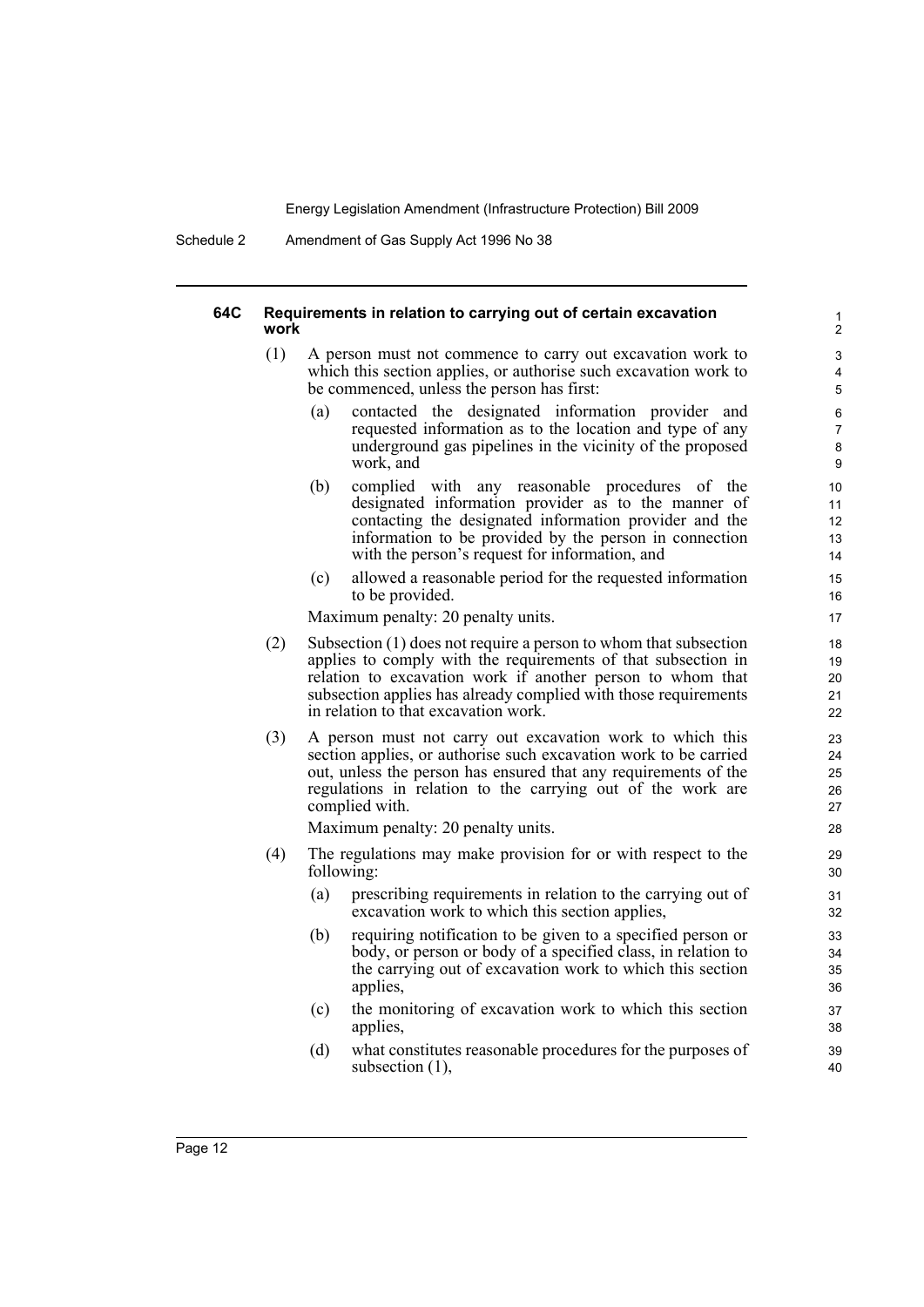Amendment of Gas Supply Act 1996 No 38 Schedule 2 Schedule 2

|     |        | what constitutes a reasonable period for requested<br>(e)<br>information to be provided for the purposes of<br>subsection $(1)$ .                                                                                                                                                                                                                                           | $\mathbf{1}$<br>$\overline{2}$<br>3 |
|-----|--------|-----------------------------------------------------------------------------------------------------------------------------------------------------------------------------------------------------------------------------------------------------------------------------------------------------------------------------------------------------------------------------|-------------------------------------|
|     | (5)    | This section applies to excavation work in an area, and of a kind,<br>prescribed by the regulations.                                                                                                                                                                                                                                                                        | 4<br>5                              |
| 64D |        | Notification of damage to underground gas pipelines                                                                                                                                                                                                                                                                                                                         | 6                                   |
|     | (1)    | A person must, as soon as practicable after becoming aware that<br>any action of the person or any action authorised by the person<br>has damaged an underground gas pipeline, notify the network<br>operator that owns the pipeline of the damage.<br>Maximum penalty: 20 penalty units.                                                                                   | 7<br>8<br>9<br>10<br>11             |
|     | (2)    | The regulations may make provision for the manner in which a<br>person must notify for the purposes of subsection (1).                                                                                                                                                                                                                                                      | 12<br>13                            |
|     | (3)    | Subsection (1) does not require a person to notify the network<br>operator of the damage concerned if another person to whom that<br>subsection applies has already notified the network operator of<br>the damage.                                                                                                                                                         | 14<br>15<br>16<br>17                |
| 64E | proved | Orders for costs, expenses and compensation at time offence                                                                                                                                                                                                                                                                                                                 | 18<br>19                            |
|     | (1)    | This section applies where a court convicts a person of an offence<br>against this Part or section 66.                                                                                                                                                                                                                                                                      | 20<br>21                            |
|     | (2)    | The court may, if it appears to the court that a network operator<br>has, by reason of the commission of the offence:                                                                                                                                                                                                                                                       | 22<br>23                            |
|     |        | (a)<br>suffered loss or damage to its gas works, or                                                                                                                                                                                                                                                                                                                         | 24                                  |
|     |        | (b)<br>incurred costs and expenses in preventing or mitigating, or<br>in attempting to prevent or mitigate, any such loss or<br>damage,                                                                                                                                                                                                                                     | 25<br>26<br>27                      |
|     |        | order the offender to pay to the network operator the costs and<br>expenses so incurred, or compensation for the loss or damage so<br>suffered, as the case may be, in such amount as is fixed by the<br>order.                                                                                                                                                             | 28<br>29<br>30<br>31                |
|     | (3)    | A court may not make an order under subsection (2) for the<br>payment of an amount that exceeds the amount for which an<br>order may be made by the court when exercising jurisdiction<br>under the <i>Civil Procedure Act 2005</i> . An order made by the court<br>is enforceable as if it were an order made by the court when<br>exercising jurisdiction under that Act. | 32<br>33<br>34<br>35<br>36<br>37    |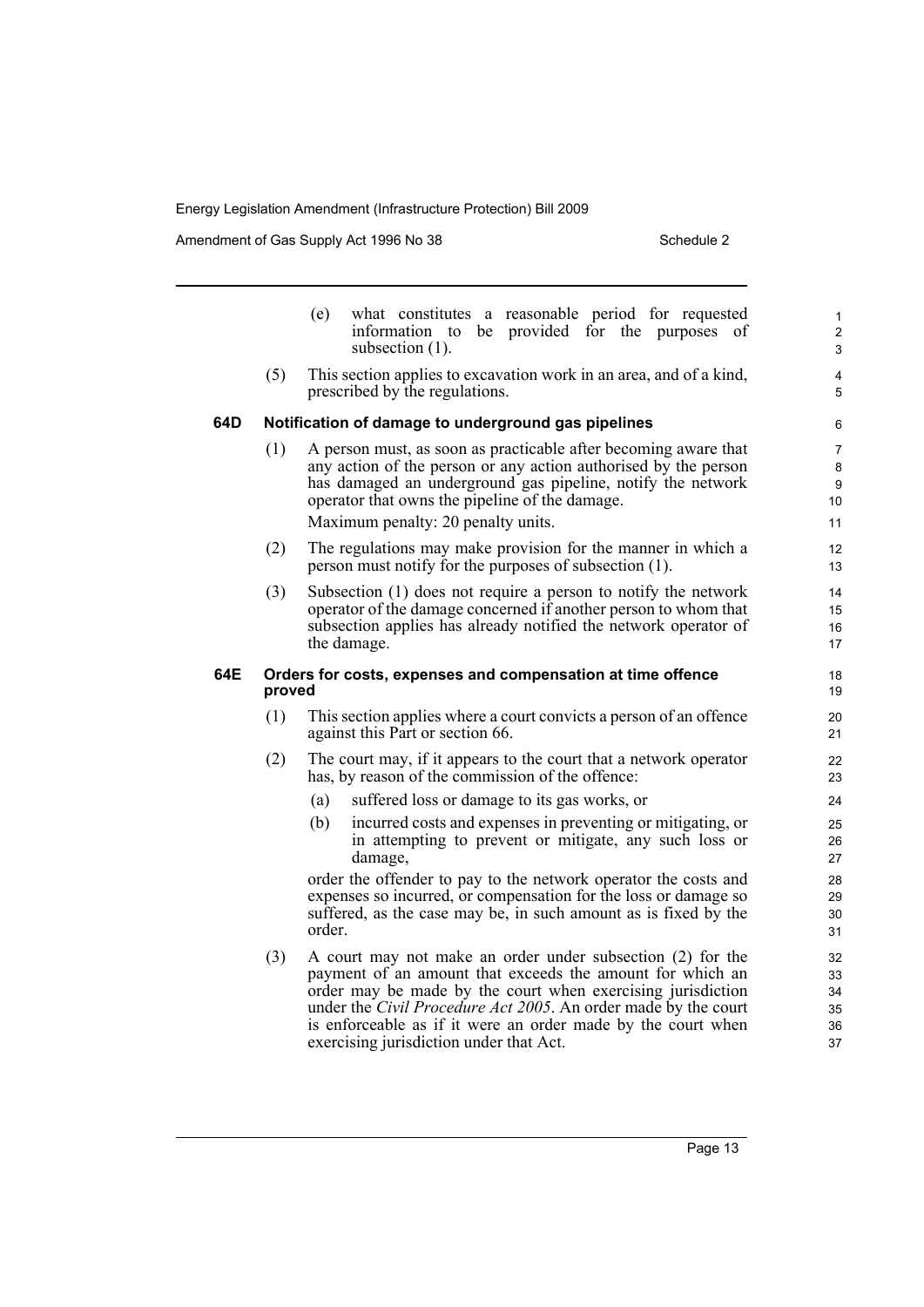|     | (4) |     | Orders may be made under this section in addition to any penalty<br>that may be imposed or any other action that may be taken in<br>relation to the offence concerned.                                                                                                                                                                                                              | 1<br>2<br>3                      |
|-----|-----|-----|-------------------------------------------------------------------------------------------------------------------------------------------------------------------------------------------------------------------------------------------------------------------------------------------------------------------------------------------------------------------------------------|----------------------------------|
|     | (5) |     | Orders may be made under this section regardless of whether any<br>penalty is imposed, or other action taken, in relation to the<br>offence concerned.                                                                                                                                                                                                                              | 4<br>5<br>6                      |
|     | (6) |     | In this section:                                                                                                                                                                                                                                                                                                                                                                    | $\overline{7}$                   |
|     |     |     | <i>the court</i> means the court that convicts a person of the offence<br>concerned.                                                                                                                                                                                                                                                                                                | 8<br>9                           |
|     |     |     | <i>the offender</i> means the person who is convicted of the offence.                                                                                                                                                                                                                                                                                                               | 10 <sup>1</sup>                  |
| 64F |     |     | Civil liability of designated information provider                                                                                                                                                                                                                                                                                                                                  | 11                               |
|     | (1) |     | This section applies to the following persons:                                                                                                                                                                                                                                                                                                                                      | 12                               |
|     |     | (a) | the designated information provider, any officer or<br>employee of the designated information provider or any<br>person acting on behalf of the designated information<br>provider,                                                                                                                                                                                                 | 13<br>14<br>15<br>16             |
|     |     | (b) | a network operator, any officer or employee of the network<br>operator or any person acting on behalf of the network<br>operator.                                                                                                                                                                                                                                                   | 17<br>18<br>19                   |
|     | (2) |     | A person to whom this section applies does not incur any civil<br>monetary liability for any act or omission in connection with a<br>request for information under section 64C or the provision of<br>information in compliance or purported compliance with the<br>regulations under section 64B unless the act or omission is done<br>or made in bad faith or through negligence. | 20<br>21<br>22<br>23<br>24<br>25 |
|     | (3) |     | The civil monetary liability for an act or omission of a kind<br>referred to in subsection (2) done or made through negligence<br>may not exceed the maximum amount prescribed by the<br>regulations.                                                                                                                                                                               | 26<br>27<br>28<br>29             |
|     | (4) |     | For the purposes of subsection $(3)$ , the regulations may:                                                                                                                                                                                                                                                                                                                         | 30                               |
|     |     | (a) | prescribe maximum amounts that are limited in their<br>application to persons, events, circumstances, losses or<br>periods specified in the regulations, and                                                                                                                                                                                                                        | 31<br>32<br>33                   |
|     |     | (b) | prescribe maximum amounts that vary in their application<br>according to the persons to whom or the events,<br>circumstances, losses or periods to which they are<br>expressed to apply, and                                                                                                                                                                                        | 34<br>35<br>36<br>37             |
|     |     | (c) | prescribe the manner in which a maximum amount is to be<br>divided amongst claimants.                                                                                                                                                                                                                                                                                               | 38<br>39                         |
|     |     |     |                                                                                                                                                                                                                                                                                                                                                                                     |                                  |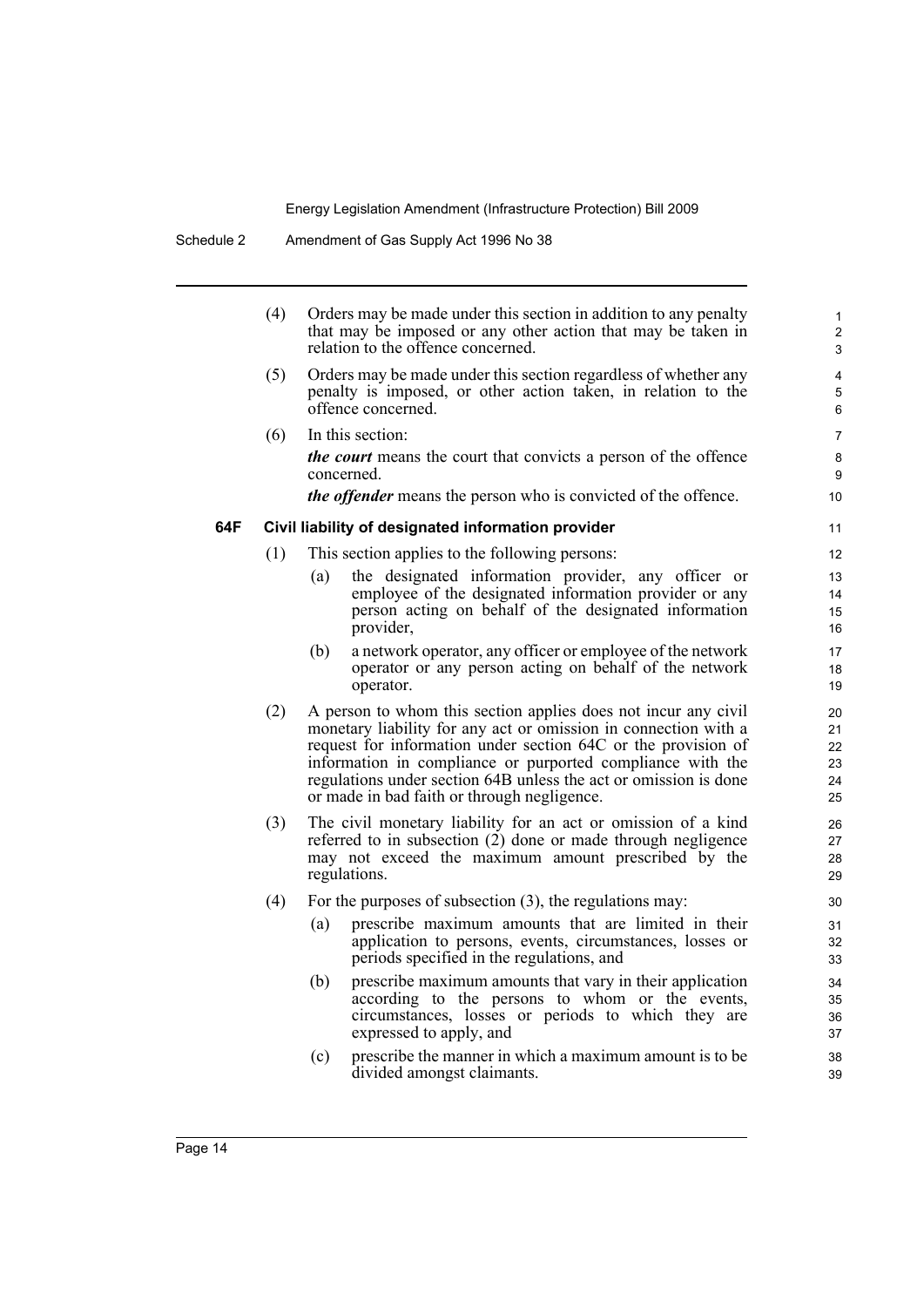Amendment of Gas Supply Act 1996 No 38 Schedule 2 Schedule 2

|     |     | (5)                | A person to whom this section applies may enter into an<br>agreement with another person varying or excluding the<br>operation of a provision of this section and, to the extent of that<br>agreement, that provision does not apply.                                                                                             | $\mathbf{1}$<br>$\overline{2}$<br>3<br>4 |
|-----|-----|--------------------|-----------------------------------------------------------------------------------------------------------------------------------------------------------------------------------------------------------------------------------------------------------------------------------------------------------------------------------|------------------------------------------|
|     |     | (6)                | This section does not apply to any liability of an officer or<br>employee of a person to whom this section applies to the person.                                                                                                                                                                                                 | 5<br>6                                   |
|     |     | (7)                | In this section:<br><i>civil monetary liability</i> means liability to pay damages or<br>compensation or any other amount in a civil proceeding, but does<br>not include the costs of proceedings.                                                                                                                                | $\overline{7}$<br>8<br>9<br>10           |
| [4] |     |                    | Section 66 Interference with gas works                                                                                                                                                                                                                                                                                            | 11                                       |
|     |     |                    | Omit the matter relating to the maximum penalty. Insert instead:                                                                                                                                                                                                                                                                  | 12                                       |
|     |     |                    | Maximum penalty:                                                                                                                                                                                                                                                                                                                  | 13                                       |
|     |     |                    | in the case of a corporation—4,000 penalty units, or<br>(a)                                                                                                                                                                                                                                                                       | 14                                       |
|     |     |                    | (b)<br>in any other case—200 penalty units or imprisonment for<br>5 years (or both).                                                                                                                                                                                                                                              | 15<br>16                                 |
| [5] |     |                    | Section 66 (2)-(4)                                                                                                                                                                                                                                                                                                                | 17                                       |
|     |     |                    | Insert at the end of section 66:                                                                                                                                                                                                                                                                                                  | 18                                       |
|     |     | (2)                | An offence under this section that is committed by an individual<br>is an indictable offence.                                                                                                                                                                                                                                     | 19<br>20                                 |
|     |     | (3)                | Chapter 5 of the Criminal Procedure Act 1986 (which relates to<br>the summary disposal of certain indictable offences unless an<br>election is made to proceed on indictment) applies to and in<br>respect of an indictable offence under this section.                                                                           | 21<br>22<br>23<br>24                     |
|     |     | (4)                | Section 81 does not apply to an indictable offence under this<br>section.                                                                                                                                                                                                                                                         | 25<br>26                                 |
|     |     |                    | Note. Offences by corporations are to be dealt with summarily (see<br>section $81(1)$ and $(2)$ ).                                                                                                                                                                                                                                | 27<br>28                                 |
| [6] |     | <b>Section 79A</b> |                                                                                                                                                                                                                                                                                                                                   | 29                                       |
|     |     |                    | Insert after section 79:                                                                                                                                                                                                                                                                                                          | 30                                       |
|     | 79A |                    | Personal liability of gas industry inspectors of network operators                                                                                                                                                                                                                                                                | 31                                       |
|     |     | (1)                | A matter or thing done or omitted to be done by a gas industry<br>inspector appointed by a network operator does not, if the matter<br>or thing was done or omitted in good faith for the purpose of<br>exercising a function under this Act, subject any such inspector<br>personally to any action, liability, claim or demand. | 32<br>33<br>34<br>35<br>36               |
|     |     |                    |                                                                                                                                                                                                                                                                                                                                   |                                          |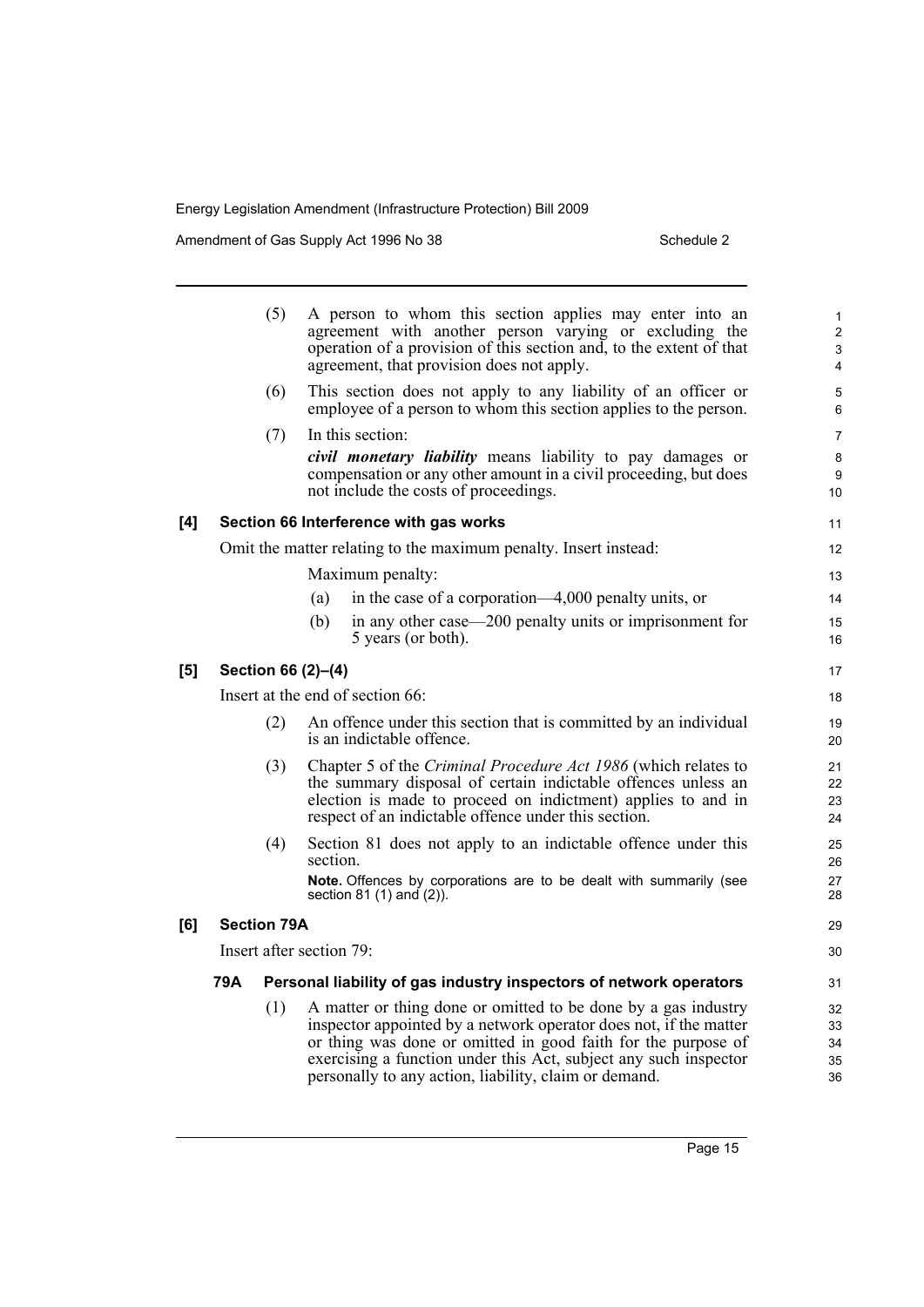|                    | (2)                                                                         | However, any such liability attaches instead to the network<br>operator concerned.                                                                                   | $\mathbf{1}$<br>2 |  |  |
|--------------------|-----------------------------------------------------------------------------|----------------------------------------------------------------------------------------------------------------------------------------------------------------------|-------------------|--|--|
| $\left[ 7 \right]$ | <b>Section 83 Regulations</b>                                               |                                                                                                                                                                      |                   |  |  |
|                    | Insert after section 83 (5A):                                               |                                                                                                                                                                      |                   |  |  |
|                    | (5B)                                                                        | The regulations may, either unconditionally or subject to<br>conditions, exempt:                                                                                     | 5<br>6            |  |  |
|                    |                                                                             | any specified person or class of persons, or<br>(a)                                                                                                                  | $\overline{7}$    |  |  |
|                    |                                                                             | any specified matter or class of matters,<br>(b)                                                                                                                     | 8                 |  |  |
|                    |                                                                             | from the operation of any one or more of sections 64B and 64C.                                                                                                       | 9                 |  |  |
| [8]                | Schedule 2 Savings, transitional and other provisions                       |                                                                                                                                                                      |                   |  |  |
|                    | Insert at the end of clause $1(1)$ :                                        |                                                                                                                                                                      |                   |  |  |
|                    |                                                                             | Energy Legislation Amendment (Infrastructure Protection)<br><i>Act</i> 2009                                                                                          | 12<br>13          |  |  |
| [9]                | Schedule 2                                                                  |                                                                                                                                                                      |                   |  |  |
|                    | Insert at the end of Schedule 2 with appropriate Part and clause numbering: |                                                                                                                                                                      |                   |  |  |
|                    | <b>Part</b>                                                                 | Provisions consequent on enactment of<br><b>Energy Legislation Amendment</b><br>(Infrastructure Protection) Act 2009                                                 | 16<br>17<br>18    |  |  |
|                    | <b>Application of certain provisions</b>                                    |                                                                                                                                                                      |                   |  |  |
|                    | (1)                                                                         | In this clause, <i>amending Act</i> means the <i>Energy Legislation</i><br>Amendment (Infrastructure Protection) Act 2009.                                           | 20<br>21          |  |  |
|                    | (2)                                                                         | Section 64B (1) (as inserted by the amending Act) applies to<br>licences whether or not granted before, on or after the<br>commencement of that subsection.          | 22<br>23<br>24    |  |  |
|                    | (3)                                                                         | Section 64B (2) (as inserted by the amending Act) applies to<br>authorisations whether or not granted before, on or after the<br>commencement of that subsection.    | 25<br>26<br>27    |  |  |
|                    | (4)                                                                         | A provision of section 64E or 66 $(2)$ – $(4)$ (as inserted by the<br>amending Act) applies to offences committed on or after the<br>commencement of that provision. | 28<br>29<br>30    |  |  |
|                    | (5)                                                                         | Section 64F (as inserted by the amending Act) applies to acts or<br>omissions done or made on or after the commencement of that<br>section.                          | 31<br>32<br>33    |  |  |